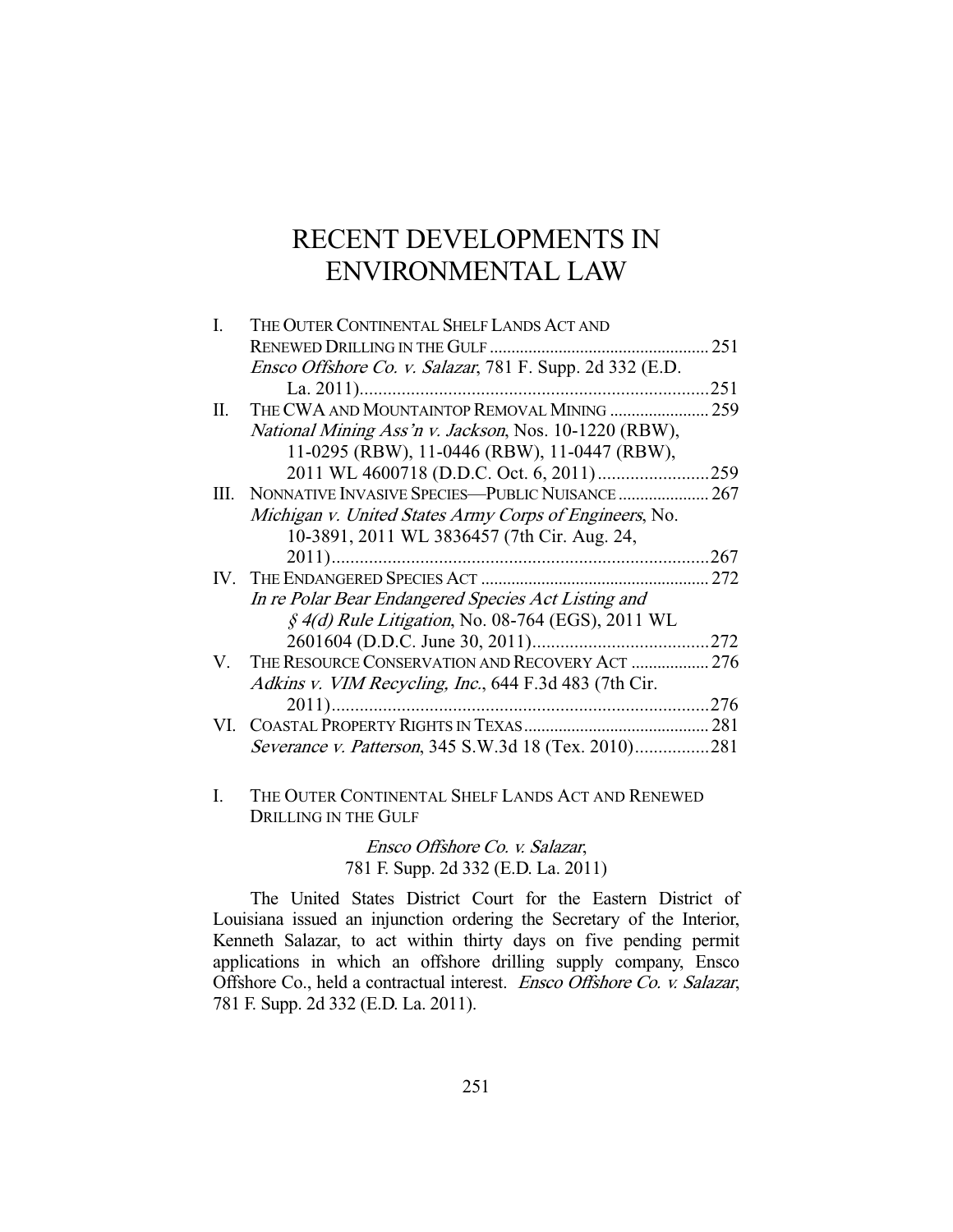## A. Factual Background

 On April 20, 2010, the Deepwater Horizon exploded. CURRY L. HAGERTY & JONATHAN L. RAMSEUR, CONG. RESEARCH SERV., R41262, DEEPWATER HORIZON OIL SPILL: SELECTED ISSUES FOR CONGRESS 1 (July 30, 2010). Seawater erupted from the rig as it was completing an exploratory well, the Macondo Prospect. Methane Bubble Led to Rig Blast, WASH. TIMES, May 7, 2010, http://www.washingtontimes.com/ news/2010/may/07/investigation-series-failures-led-rig-blast/. Within seconds the two-hundred-and-forty foot geyser of seawater was replaced by an uncontrollable surge of sedimentary muck and methane gas. See id. The methane gas ignited. Id. A series of fatal detonations and an irrepressible inferno ensued. Id. A conflagration engulfed the Deepwater Horizon for thirty-six hours before the molten structure sank five thousand feet to her watery grave beneath the Gulf of Mexico. See id.

 Following the Deepwater Horizon catastrophe, President Obama instructed Secretary Salazar to conduct a thirty-day investigation and write a report on the safety practices of the offshore oil and gas exploration and production industry. DEP'T OF THE INTERIOR, INCREASED SAFETY MEASURES FOR ENERGY DEVELOPMENT ON THE OUTER CONTINENTAL SHELF 1 (May 27, 2010), http://www.doi.gov/ deepwaterhorizon/loader.cfm?csModule=security/getfile&PageID=3359 8. Secretary Salazar issued the requested report, Increased Safety Measures for Energy Development on the Outer Continental Shelf, to President Obama on May 27, 2010. Id. The report called for "a sixmonth moratorium . . . [and] an immediate halt to drilling operations . . . in the Gulf of Mexico." Id. In accordance with the report's recommendations, the President announced a cessation of all domestic deepwater drilling, outside of the BP relief wells. President Barack Obama Suspends Drilling at 33 Wells in the Gulf of Mexico, TIMES PICAYUNE, May 27, 2010, http://nola.com/news/gulf-oil-spill/index.ssf/ 2010/05/president barack obama suspend.html. Soon after the President's public announcement, Secretary Salazar issued a moratoria memorandum to the Director of the Minerals Management Service (MMS). Memorandum from Sec'y of the Interior Kenneth Salazar to Dir., MMS (May 28, 2010), available at http://www.doi.gov/news/pressreleases/ loader.cfm?csModule=security/getfile&PageID=33715. This moratoria memorandum required: (1) "a six month suspension of all pending, current, or approved offshore drilling operations of new deepwater wells in the Gulf of Mexico and the Pacific regions"; (2) a "halt [to] drilling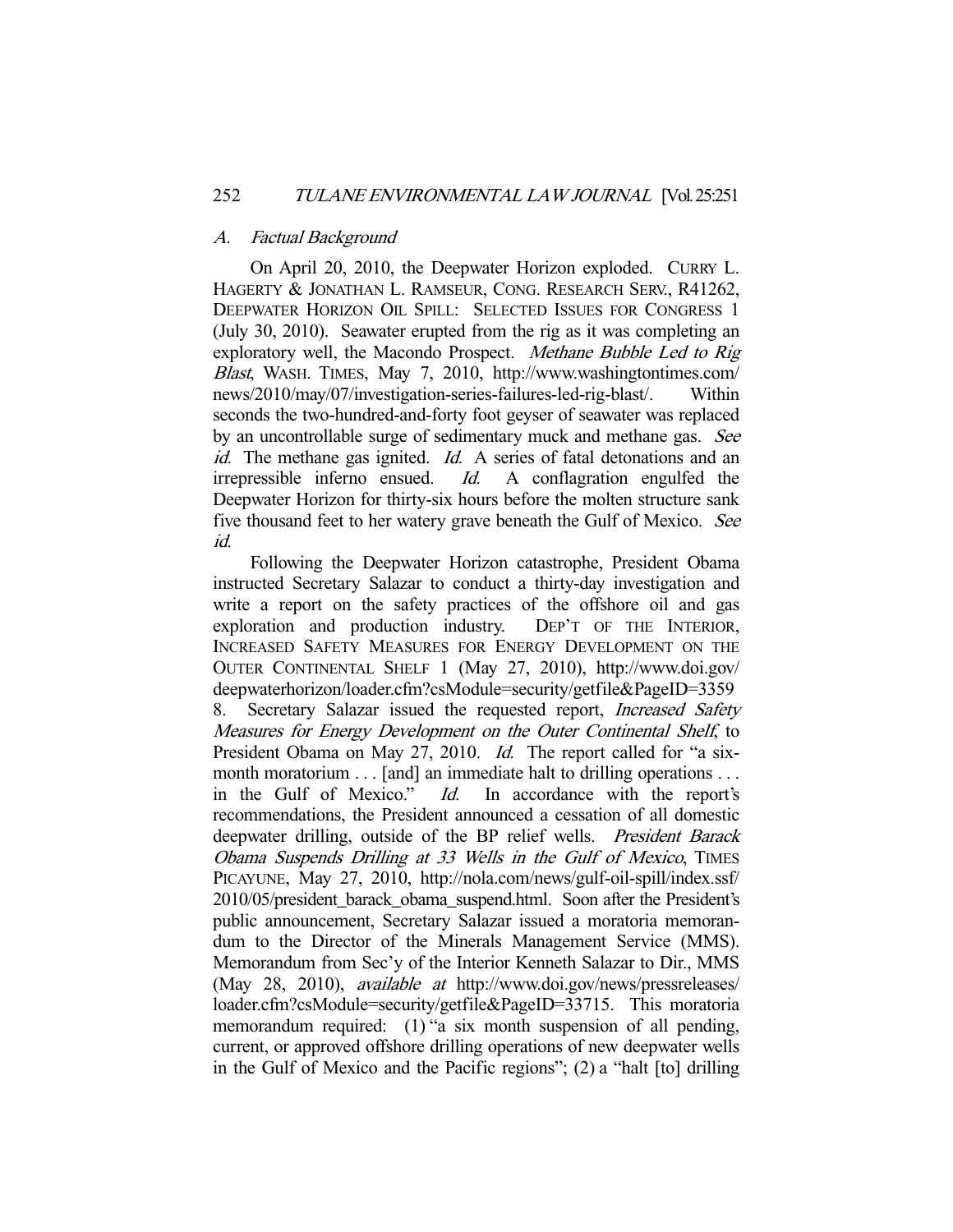activity" for those operators who were already drilling new deepwater wells; (3) that the "MMS ... not process any new applications for permits to drill"; and (4) that "Letters of Suspension and any other appropriate documentation . . . [be] sent to all affected lessees, owners, and operators immediately." Id.

 The deepwater drilling moratorium was met with an unprecedented slew of politically charged controversy. Those in support of the moratorium, such as the Sierra Club, contended that "the . . . harmful effects of deepwater drilling [have had] severe impacts on the fish, wildlife and ecosystems of the Gulf." Complaint in Intervention at 7, Hornbeck Offshore Servs., L.L.C. v. Salazar, 696 F. Supp. 2d 627 (E.D. La. 2010) appeal dismissed as moot, 396 F. App'x 147 (5th Cir. 2010) (No. 10-1663(F)(2)), 2010 WL 2520742, at 7. Meanwhile, critics of the moratorium, such as Louisiana Governor Bobby Jindal, countered, "The drilling Moratoria [were] having a systemic effect on Louisiana's economy, including the loss of 4,000 Louisiana jobs . . . anticipated loss[es] of [an additional] 20,000 [jobs], reduced tax revenue for the State, increased output of unemployment benefits, and the depletion of numerous funds dependent on oil and gas revenue." Amicus Brief on Behalf of Bobby Jindal, Governor of the State of Louisiana, and the State of Louisiana In Opposition to Defendant's Motion to Dismiss at 2, Hornbeck, 696 F. Supp. 2d 627 (No. 10-1663(F)(2)), 2010 WL 3484586, at 2 (footnotes omitted).

 In response to Secretary Salazar's moratorium, a number of offshore service companies filed suit requesting that the court issue a preliminary injunction striking it down. See Plaintiffs' Original Complaint and Application for Temporary Restraining Order and Injunctive Relief at 14- 15, Hornbeck, 696 F. Supp. 2d 627 (No. 10-1663(F)(2)), 2010 WL 2850952, at 14-15. On June 22, 2010, in Hornbeck, the Eastern District of Louisiana issued the plaintiffs' requested injunction, blocking the President's moratorium on deepwater offshore drilling. See 696 F. Supp. 2d at 630. Following the court's determination, Secretary Salazar issued a second deepwater drilling moratorium on July 12, 2010. See Hornbeck Offshore Servs., L.L.C. v. Salazar, No. 10-30585, 2010 WL 3219469, at \*1 (5th Cir. Aug. 16, 2010) (per curiam). The second moratorium, however, was ultimately lifted before a court could rule on its legitimacy. See Press Release, U.S. Dep't of the Interior, Salazar: Deepwater Drilling May Resume for Operators Who Clear Higher Bar for Safety, Environmental Protection (Oct. 12, 2010), available at http://www. doi.gov/news/pressreleases/Salazar-Deepwater-Drilling-May-Resume-for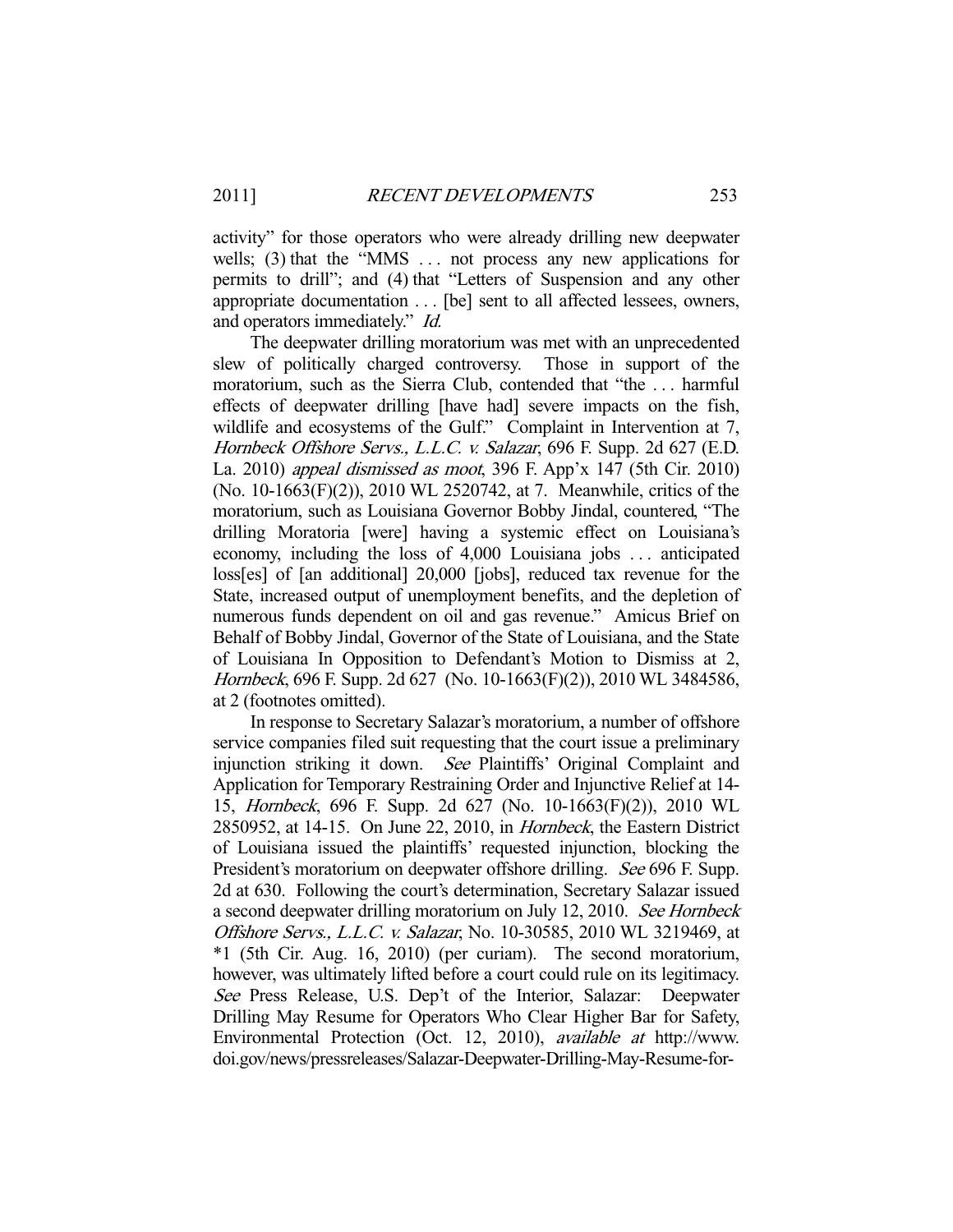Operators-Who-Clear-Higher-Bar-For-Safety-Environmental-Protection. cfm.

 However, contrary to expectations of an expedient revival, Secretary Salazar's withdrawal of the second moratorium did not result in a rapid return of drilling activity to the Gulf. See Ensco, 781 F. Supp. 2d at 333. Rather, the Department of the Interior imposed administratively burdensome regulations that have caused substantial delays in the predecessor to the Bureau of Ocean Exploration, Regulation and Enforcement's (BOEMRE's) formerly expedient issuance of both shallow water and deepwater drilling permits, which has culminated in the stagnation of an industry inexorably tied to the economic success of the Gulf Coast and her peoples. See id. at 334-35.

# B. Statutory and Regulatory Background

 In 1953, the United States Congress enacted the Outer Continental Shelf Lands Act (OCSLA) to allow for the "expeditious and orderly development" of oil and gas resources located beneath the Outer Continental Shelf (OCS). Patrick H. Martin as updated by Edward B. Poitevent & Carlos A. Solé, Outer Continental Shelf Leases and Operating Regulations, in 2 ROCKY MOUNTAIN MINERAL LAW FOUND., LAW OF FEDERAL OIL AND GAS LEASES  $\S 25.04[1]$  (2011). In its enactment, Congress delegated the responsibility for the administration of OCS leasing activity to the Department of the Interior (DOI). OCSLA, 43 U.S.C. § 1334(a) (2006). The DOI in turn has tasked the Bureau of Ocean Energy Management, Regulation, and Enforcement, with the management of leasing, exploration, and oil and gas production activities on the OCS. See Martin, supra, § 23.03[2] (referring to BOEMRE's predecessor, the MMS).

 The management and administration of leasing activity on the OCS has been seen as involving a four-phase framework: (1) preparation of a five-year leasing plan; (2) lease sales; (3) lease exploration; and (4) lease development and production. Sec'y of the Interior v. California, 464 U.S. 312, 337 (1984). The OCSLA requires OCS lessees to submit an exploration plan prior to engaging in phase three, lease exploration, of the four-phase framework. Id. at 339. Under the OCSLA, a lease exploration plan is to include: "(A) a schedule of anticipated exploration activities to be undertaken; (B) a description of equipment to be used for such activities; (C) the general location of each well to be drilled; and (D) such other information deemed pertinent by the Secretary." 43 U.S.C. § 1340(c)(3) (footnote omitted). The BOEMRE is required to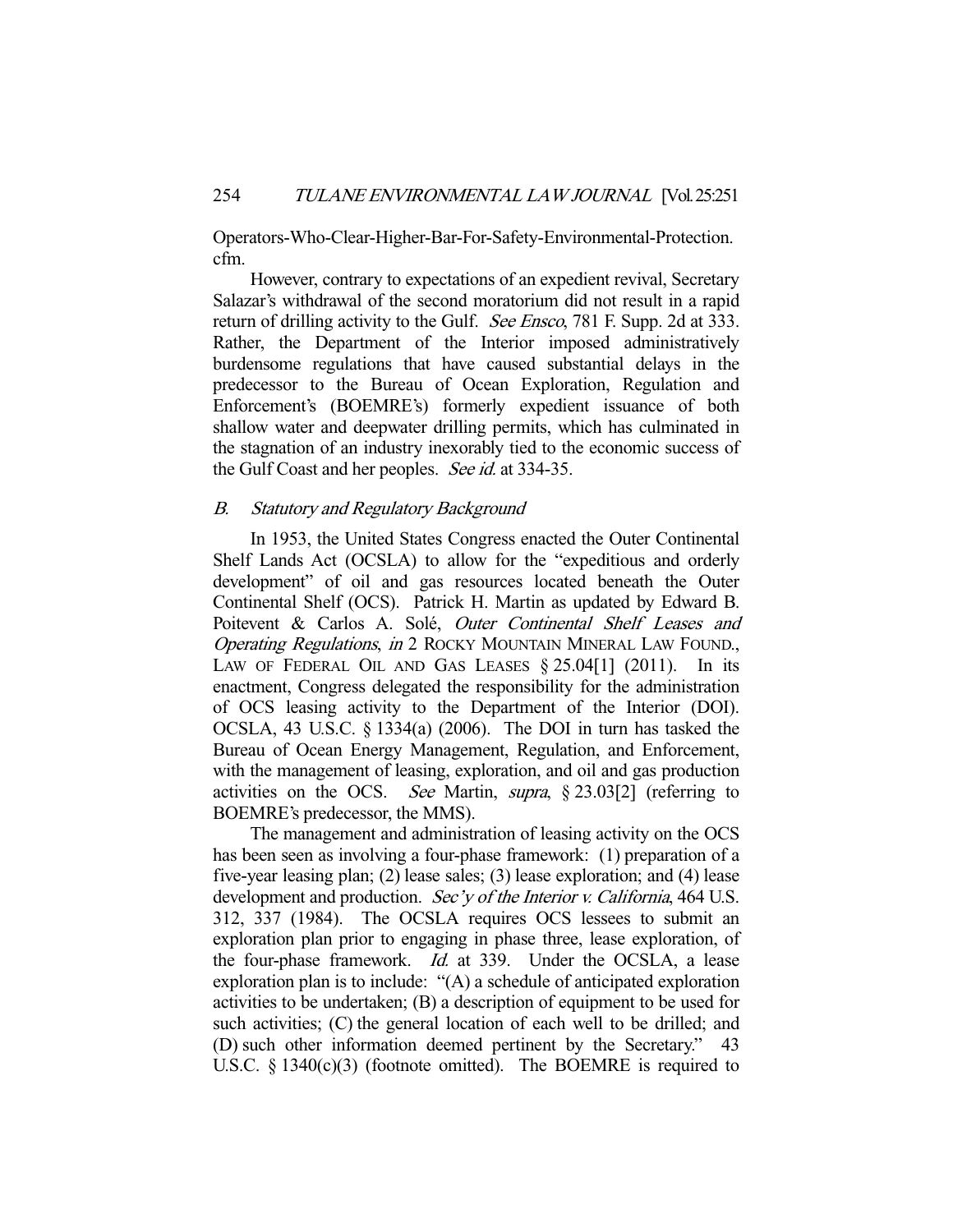either approve or disapprove lessee exploration plans within thirty days of their submission. *Id.*  $\S$  1340(c)(1).

 However, the regulations imposed on lease exploration do not end with a lessee's submission of an exploration plan. The DOI requires that OCS lessees also submit applications for permits to drill (APDs) to the local District Manager of the BOEMRE prior to engaging in exploratory drilling activities. 30 C.F.R. § 250.410 (2011). Unlike exploration plans, however, APDs are not mandated under the OCSLA. As such, until the recent jurisprudence set forth by the *Ensco* court and a bill recently passed by the United States House of Representatives, no time limit has ever been prescribed for BOEMRE to issue either approval or disapproval of APDs. See Ensco, 781 F. Supp. 2d at 334; Putting the Gulf of Mexico Back To Work Act, H.R. 1229, 112th Cong. § 101(a) (1st Sess. 2011).

## C. The Court's Decision

 In Ensco, an offshore drilling supply company, Ensco Offshore Co., sought a preliminary injunction compelling BOEMRE to act on five pending permit applications that it held a contractual stake in. Ensco, 781 F. Supp. 2d at 334. Writing for the Eastern District of Louisiana, Article III-Judge Martin Feldman held that the court could only issue the plaintiffs' injunction if they were able to show:

(1) a substantial likelihood of prevailing on the merits; (2) a substantial threat of irreparable injury if the injunction is not granted; (3) the threatened injury outweighs any harm that will result to the non-movant if the injunction is granted; and (4) the injunction will not disserve the public interest.

#### Id. at 335 (quoting *Ridgely v. FEMA*, 512 F.3d 727, 734 (5th Cir. 2008)).

 The court first addressed the plaintiffs' ability to show a substantial likelihood of prevailing on the merits under the requirements of the Administrative Procedure Act (APA). *Id.* at 335-36. In so doing, the court determined that Ensco's claim could only proceed under the APA if the BOEMRE had "failed to take a discrete agency action that it [was] required to take." *Id.* at 336 (emphasis omitted) (quoting *Norton v. S.* Utah Wilderness Alliance, 542 U.S. 55, 64 (2004) (internal quotation marks omitted)). Turning then to whether the BOEMRE had a discretionary obligation to grant or deny drilling permit applications, the court found that:

Although OCSLA grants the Secretary discretion to decide whether to review permit applications . . . once the Secretary exercises that discretion,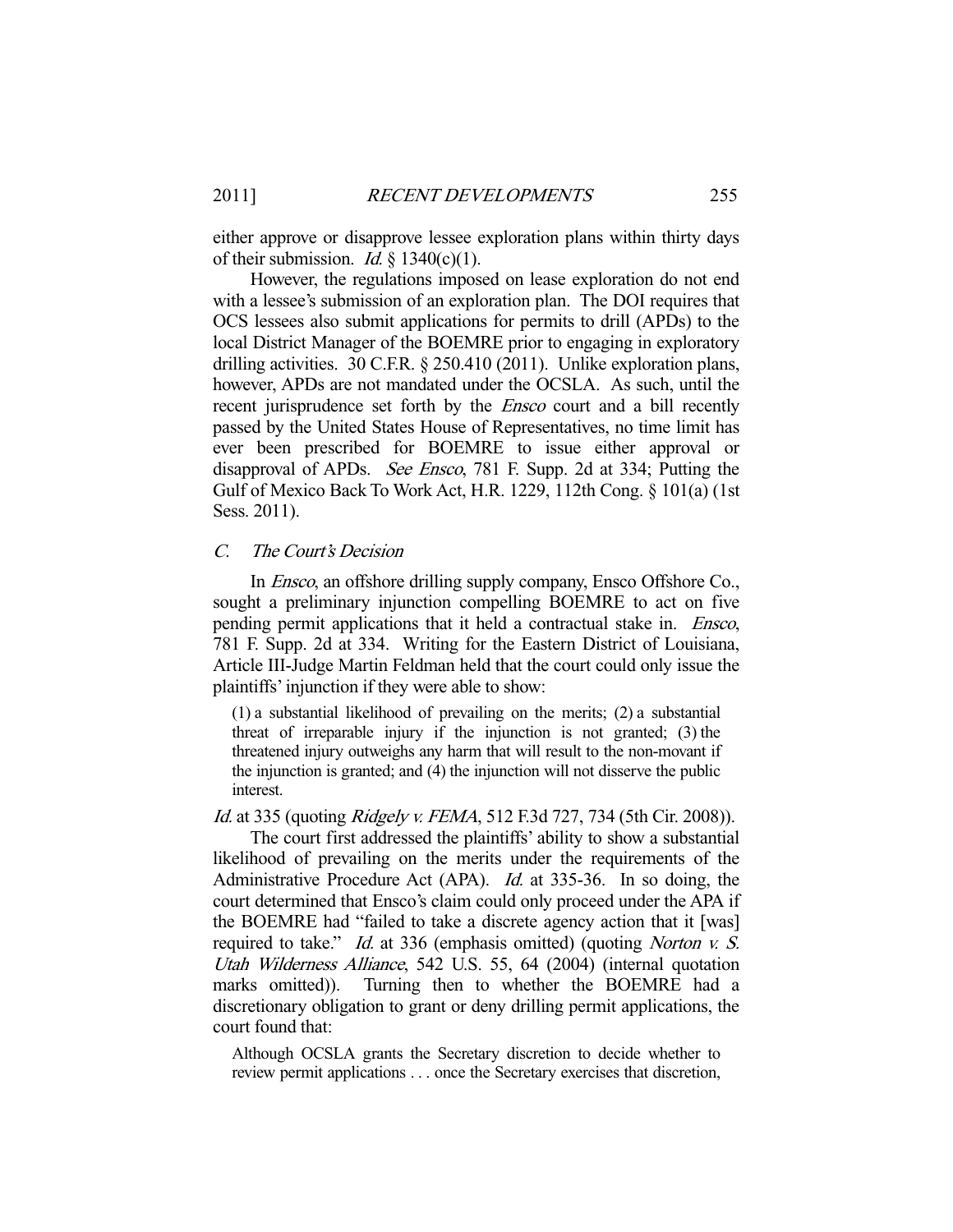the government is under a duty to act by either granting or denying a permit application within a reasonable time. Not acting at all is not a lawful option.

Id. (citing 43 U.S.C. § 1340(d)). Accordingly, having established the government's nondiscretionary responsibility to act on Ensco's APDs, the court turned its focus to the reasonableness of the government's delay in so acting. *Id.* at 337.

 In its evaluation of whether Ensco had met its "difficult burden" of showing that the government's delay had been unreasonable, the court opined that the thirty-day limit that the OCSLA imposed on the DOI's approval or rejection of exploration plans, the OCSLA's express mandate of expeditious development, and the fact that before the drilling moratorium permit applications were customarily processed within two weeks indicated Congress's "blessing to a time frame for action no longer than thirty days." *Id.* at 339 (citing 43 U.S.C.  $\S$  1340(d)). Therefore, even though the OCSLA does not provide a length of time within which permit applications must be processed, the court was able to extrapolate that the government's delay in approving Ensco's APDs had been unreasonable. *Id.* In so finding, the court also concluded that Ensco had met its burden of establishing a substantial likelihood of success on the merits of its case. See id. at 339-40.

 Next, addressing the issue of irreparable injury, whether the harm suffered by plaintiffs absent an injunction would outweigh any harm faced by the government in granting that relief, and whether the issuance of an injunction in Ensco's favor would not disserve the public interest, the court first acknowledged, "Where the injury is merely 'financial' and 'monetary compensation will make [the plaintiff] whole if [the plaintiff] prevails on the merits,' there is no irreparable injury." *Id.* at 340 (alterations in original) (quoting Bluefield Water Ass'n v. City of Starkville, Mississippi, 577 F.3d 250, 253 (5th Cir. 2009)). However, the court determined that the threat of Ensco's operations in the Gulf of Mexico being disabled in perpetuity by the government's interminable refusal to process its APDs represented more than a mere economic impairment. *Id.* Rather, the persistent delay rose to the level of an irreparable injury and therefore merited a grant of injunctive relief. Id. The court further found that the threat that would result should it not grant Ensco's requested relief outweighed any harm faced by the government, stating, "As the first anniversary of the Deepwater Horizon disaster draws near, any reason that would have justified delays has, under a rule of reason, expired." *Id.* Finally, the court concluded that its issuance of an injunction would not disserve the public interest, because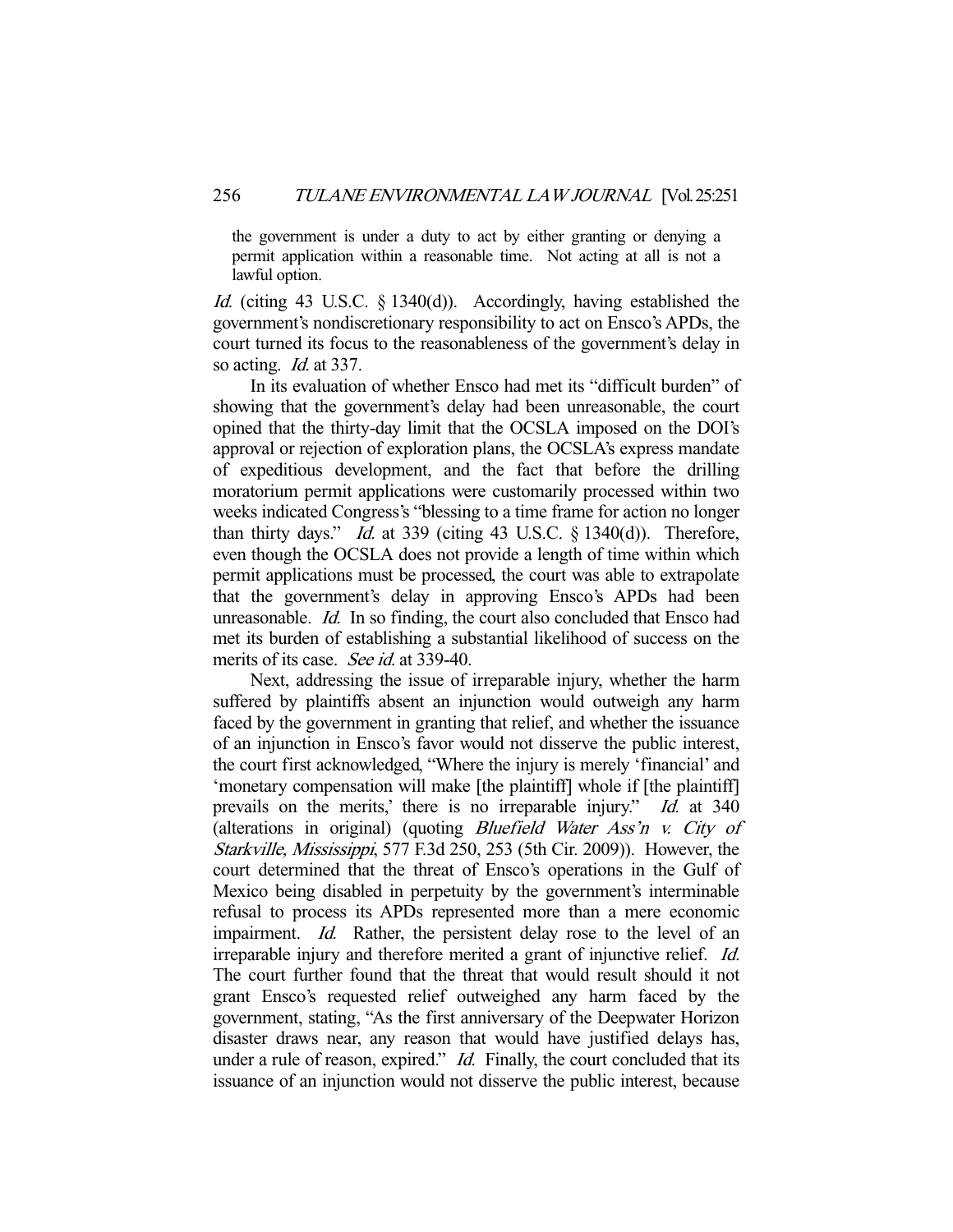"[b]eginning to process permit applications will restore normalcy to the Gulf region and repair the public's faith in the administrative process." Id. (citing Telecomms. Research & Action Ctr. v. FCC, 750 F.2d 70, 79 (D.C. Cir. 1984)). Consequently, the court held that Ensco was entitled to its preliminary injunction and ordered the BOEMRE to act on the pending permit applications within thirty days. Id.

 After receiving the order issuing the injunction, however, the DOI appealed the Eastern District's decision, and requested that the United States Court of Appeals for the Fifth Circuit stay the district court's verdict. Defendant's Notice of Appeal, Ensco Offshore Co. v. Salazar, No. 10-1941(F)(2) (E.D. La. filed Mar. 9, 2011). Acting on the DOI's request, the Fifth Circuit issued an order staying the district court's injunction until it could rule on the case. *Ensco Offshore Co. v. Salazar*, No. 10-1941, 2011 WL 1790838, at \*1 (E.D. La. May 10, 2011).

 Before the Fifth Circuit could review the district court's decision, however, both Ensco and the DOI filed motions cross-moving for summary judgment on the issue of whether the BOEMRE had unreasonably delayed the processing of permits. *Id.* at \*3 (order on cross-motions for summary judgment on Count IV of the plaintiffs' second amended complaint). As the basis for its motion, the DOI asserted:

(1) the plaintiffs' challenge to the three permit applications which have been granted (which include the only two applications related to plaintiff ATP) is moot; (2) Ensco lacks standing to challenge the remaining applications; and (3) BOEMRE's review of the six remaining applications satisfies a rule of reason, for reasons this Court has previously rejected in granting the plaintiffs a preliminary injunction.

Id. Ensco meanwhile defended against the DOI's standing and mootness challenges whilst averring, as it had at the preliminary injunction phase, that the BOEMRE's delays in approving its APDs were unreasonable. Id.

 Writing once again for the Eastern District, Judge Feldman decided the extended mootness and standing analyses in Ensco's favor by summarizing:

[P]redictability in the deepwater permitting scheme for the Gulf of Mexico, which would be gained by . . . securing a decision, any decision, from the government on its contractors' permit applications within a reasonable time, [would allow] Ensco [to] proceed in its business activities with certainty and clarity. Both of which are lacking now.

Id. at  $*6$ .

 Addressing next the merits of the case, Judge Feldman "adopt[ed the court's] prior reasoning in full" and maintained that the "OCSLA,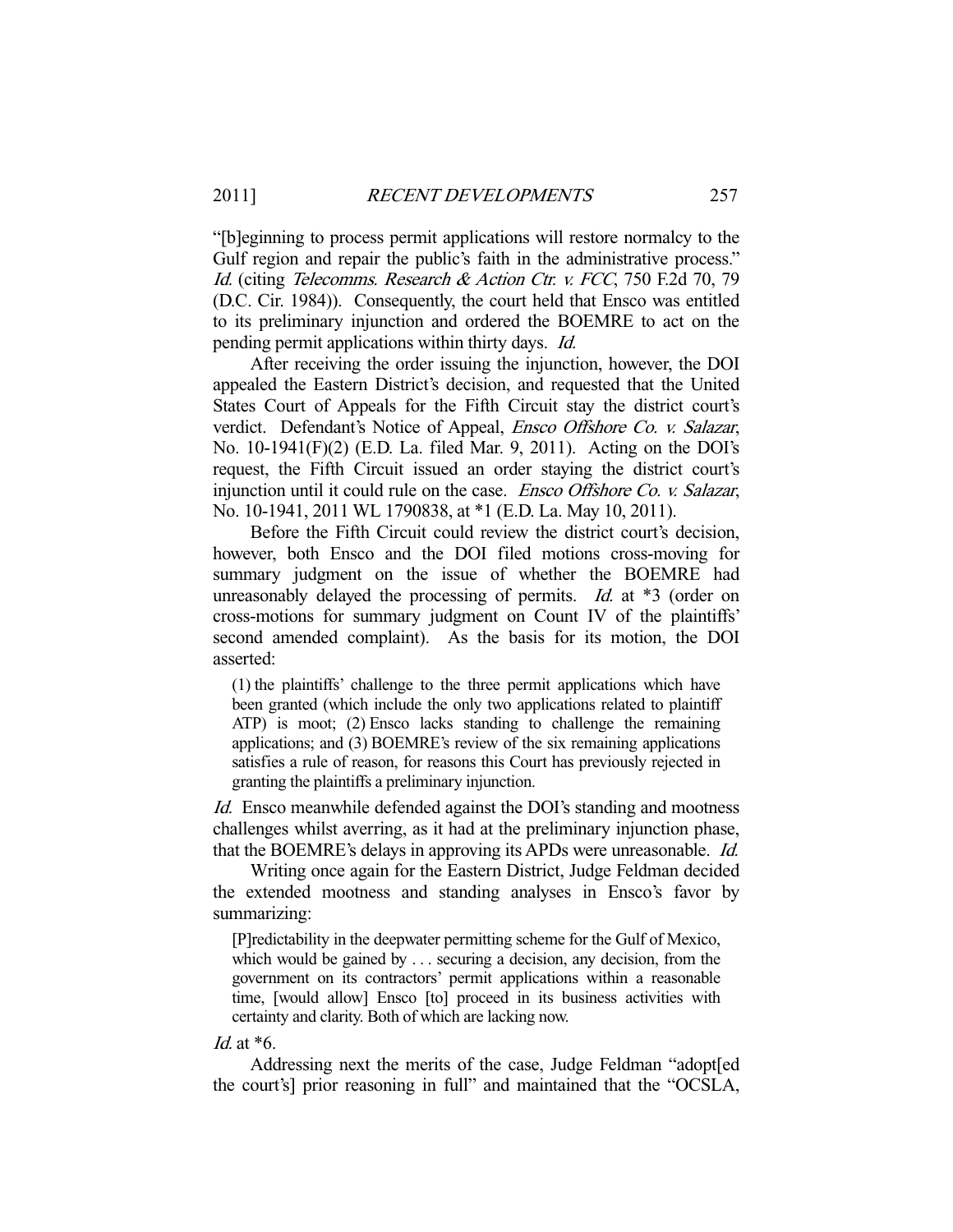together with the APA, establishes a non-discretionary duty on the [DOI] to act, favorably or unfavorably, on drilling permit applications within a reasonable time." *Id.* at \*7. "The Court has repeatedly acknowledged that some delays are understandable in a more regulated environment, but ... delays must reach some end. Without evidence showing otherwise, a thirty-day timeline derived from the statute and past practices remains reasonable."  $Id$  at  $*7$  n.5. "At some point this must end. With a permit, or without." *Id.* at \*7 n.6. Consequently, the court found that the DOI had acted "unlawfully and improperly" by "fail[ing] to establish that the individual permit applications . . . require[d] more (or less) care" within thirty days, and it entered a permanent injunction requiring that the BOEMRE act on six Ensco-related permit applications before June 9, 2011. Id. at \*7 n.5.

 Soon thereafter, the Fifth Circuit dismissed the DOI's appeal on grounds of mootness, and Ensco and the DOI entered into a settlement agreement. See Settlement Agreement, Ensco Offshore Co. v. Salazar, No. 2:10-cv-01941(F)(2) (E.D. filed La. June 10, 2011). Under the terms of their settlement, the BOEMRE was required to act on Ensco's outstanding permit applications in return for Ensco's agreement to act with the DOI in jointly requesting that the court vacate its injunction and that Ensco dismiss its remaining claims. See id. at 3-4.

## D. Legislative Response

 On March 29, 2011, just prior to the date that the Ensco appeal was scheduled to take place, Congressman Doc Hastings of the Fourth Congressional District of Washington State introduced H.R. 1229, Putting the Gulf of Mexico Back To Work Act, to the House of Representatives. Putting the Gulf of Mexico Back To Work Act, H.R. 1229, 112th Cong. (1st Sess. 2011). The proposed legislation, amongst other things, seeks to amend the OCSLA to establish a statutory thirtyday timeline within which the BOEMRE must act on APDs. *Id.*  $\S$  101(a) (proposing to amend 43 U.S.C. § 1340(d) to state: "The Secretary shall decide whether to issue a permit . . . within 30 days after receiving an application for the permit"). On May 11, 2011, the United States House of Representatives passed, by a majority vote, H.R. 1229. H.R. 1229: Putting the Gulf of Mexico Back To Work Act, GOVTRACK.US, http:// www.govtrack.us/congress/bill.xpd?bill=h112-1229 (last updated May 16, 2011, 6:10 AM). As of October 2011, however, the United States Senate has yet to take any affirmative action on voting for the Act. See id. (on May 16, 2011, the bill was read in the Senate for the Second time and placed on the Senate Legislative Calendar). Thus, the resolution of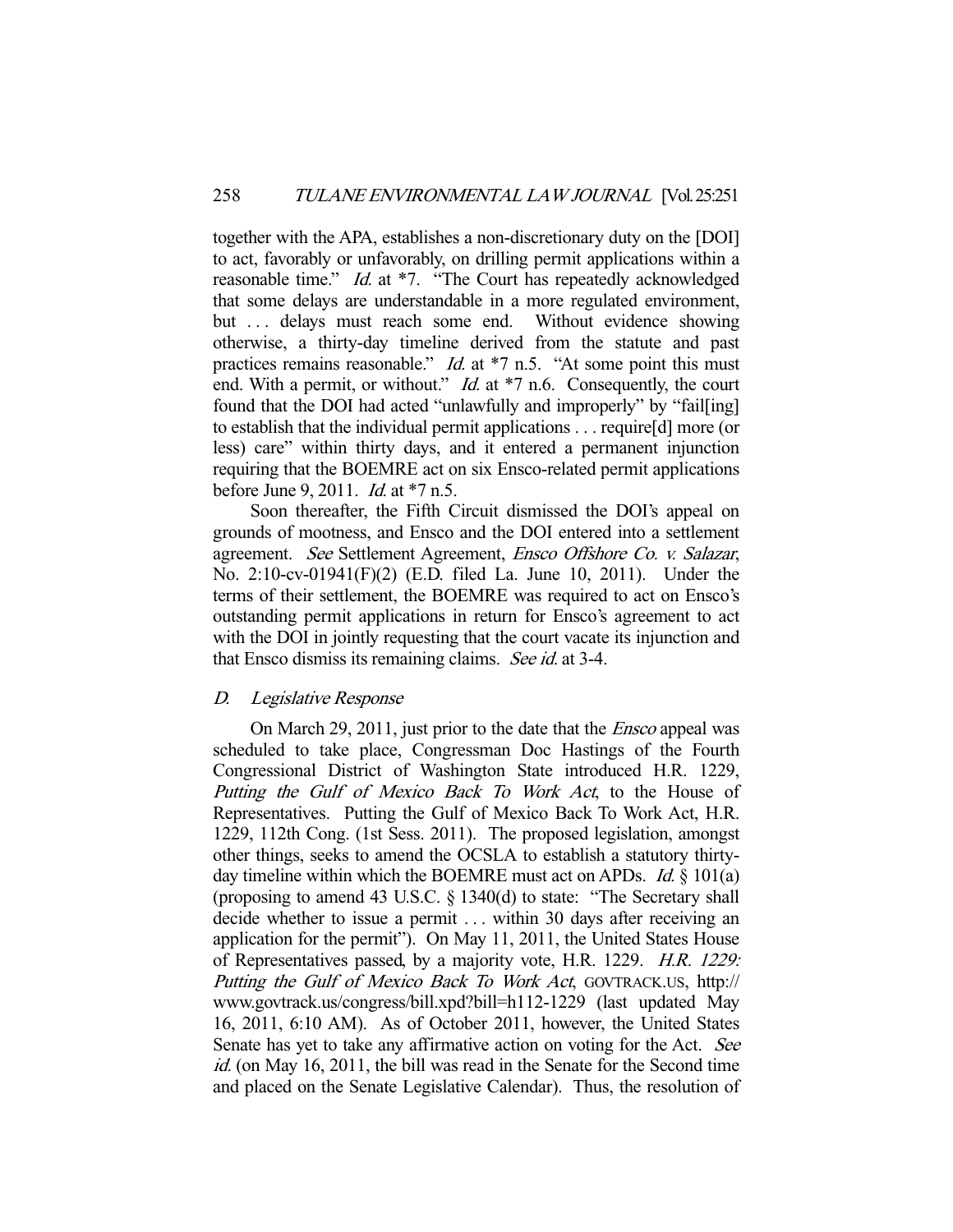the ultimate controversy in *Ensco*, "predictability in the deepwater permitting scheme for the Gulf of Mexico," as Judge Feldman aptly acknowledged, lies in wait for the verdict of the United States Senate and the signature of the President. *See Ensco*, 2011 WL 1790838, at  $*6$ (order on cross-motions for summary judgment on Count IV of the plaintiffs' second amended complaint).

#### E. Conclusion

 Though the Fifth Circuit's refusal to pass judgment on the district court's holding in Ensco makes it uncertain as to whether the precedent established by the case—reasonableness requires that the BOEMRE act on applications for permits to drill within thirty days—will prove a lasting one, the precedent that the district court's holding confidently reinforces is interminable:

[W]here the heads of departments are the political or confidential agents of the executive, merely to execute the will of the President . . . nothing can be more perfectly clear than that their acts are only politically examinable. But where a specific duty is assigned by law, and individual rights depend upon the performance of that duty, it seems equally clear that the individual who considers himself injured, has a right to resort to the laws of his country for a remedy.

Marbury v. Madison, 5 U.S. (1 Cranch) 137, 166 (1803).

Paul Thomas Chastant III

#### II. THE CWA AND MOUNTAINTOP REMOVAL MINING

# National Mining Ass'n v. Jackson, Nos. 10-1220 (RBW), 11-0295 (RBW), 11-0446 (RBW), 11-0447 (RBW), 2011 WL 4600718 (D.D.C. Oct. 6, 2011)

In *National Mining Ass'n v. Jackson*, the United States District Court for the District of Columbia considered the extent to which the Environmental Protection Agency (EPA) may coordinate with the United States Army Corps of Engineers (Corps) to issue or deny section 404 permits to surface mining companies. Nos. 10-1220 (RBW), 11-0295 (RBW), 11-0446 (RBW), 11-0447 (RBW), 2011 WL 4600718 (D.D.C. Oct. 6, 2011). The suit stemmed from increased EPA oversight in the permitting process for mountaintop removal mining operations in Appalachia. Finding the EPA's section 404 power expressly limited by the Clean Water Act (CWA), the court concluded that the EPA had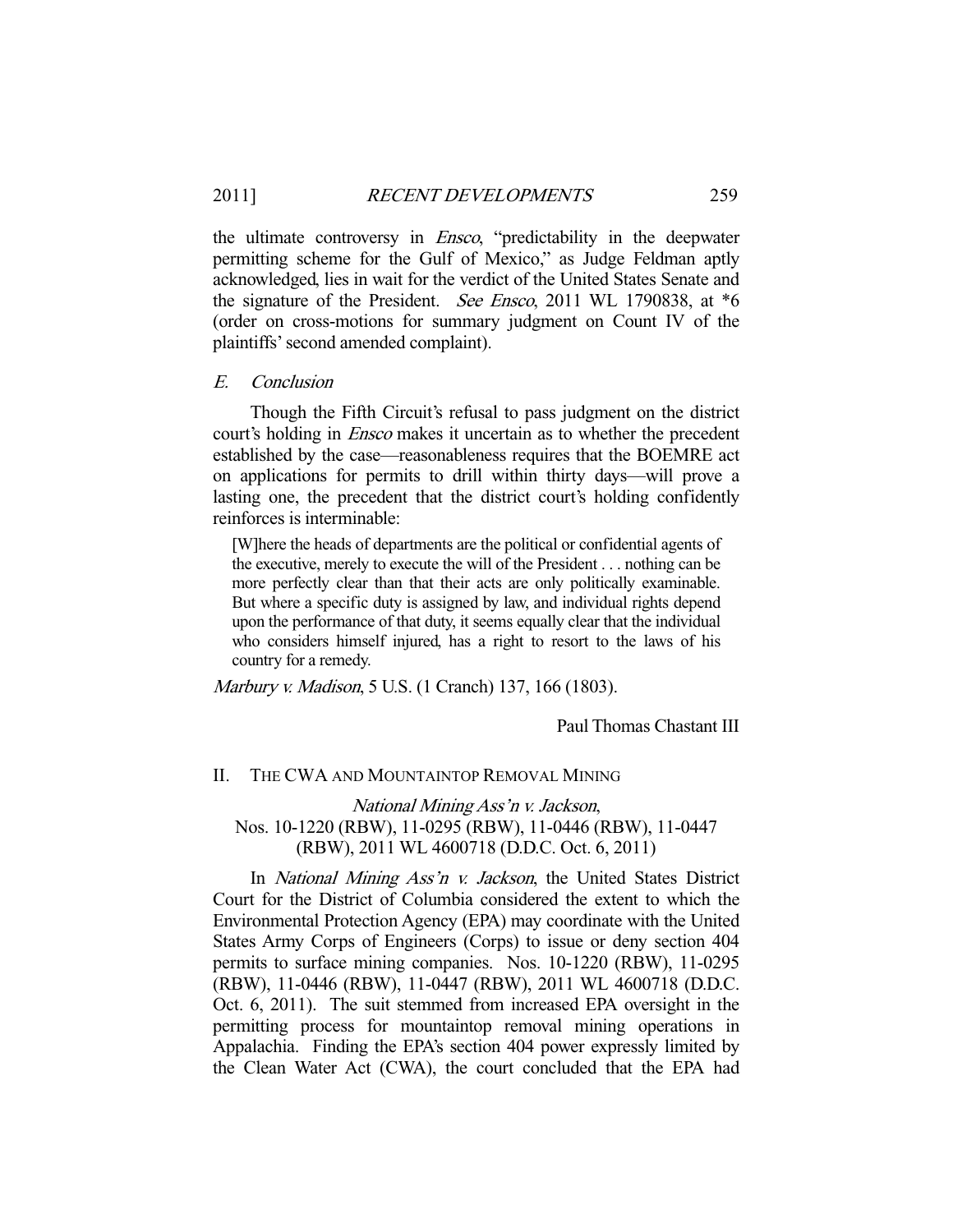overstepped its statutory authority through its involvement in the Corps' permitting process. Id. at \*10.

#### A. Background

 The National Mining Association (NMA), the national trade association of the mining industry, brought this action in response to a new EPA policy increasing the agency's oversight of the issuance of section 404 permits to mining companies. CWA section 404 governs the issuance of the dredge and fill permits. See 33 U.S.C. § 1344 (2006). The statute authorizes the Secretary of the Army to issue permits for the "discharge of dredged or fill material" into the water at specified disposal sites. Id. § 1344(a). Streams and other waterways affected by mining operations are considered disposal sites under the CWA. Id. Accordingly, before a mining company can begin a mountaintop removal mining project, the company must secure a section 404 permit from the Corps. See Ohio Valley Envtl. Coal. v. Aracoma Coal Co., 556 F.3d 177, 190 (4th Cir. 2009) ("[S]urface mining projects that intend to dispose of excess spoil from their mining operations in jurisdictional waters must obtain a CWA § 404 . . . permit from the Corps." (citing 33 U.S.C. § 1344)). The EPA, by increasing its control over the permitting process, hoped to slow the expansion of mountaintop removal mining in Appalachia.

 The NMA claims targeted a 2009 EPA memorandum establishing new EPA influence over the section 404 permit process. On June 11, 2009, the EPA, Corps, and Department of Interior signed a memo titled Memorandum of Understanding on Implementing the Interagency Plan on Appalachian Surface Coal Mining. Nat'l Mining, 2011 WL 4600718, at \*2. One provision of the plan called for "coordinated environmental reviews of pending permit applications under the [CWA]." Id. On the same day, the EPA issued a memoranda detailing the Enhanced Coordination (EC) Process, a two-step process for the issuance of section 404 permits to mining companies operating in Appalachian states. Id. In step one, the EPA conducts a Multi-Criteria Integrated Resource (MCIR) Assessment. The assessment serves as a screening process through which the EPA evaluated pending permit applications to determine which applications required step two of the EC Process—"further coordination" between the EPA and Corps to determine whether a permit should be issued and the terms required by the specific permit. See id. In September 2009, the EPA issued a list of seventy-nine pending permit applications that would undergo further review by the EPA before the Corps determined whether to issue the section 404 permit, delaying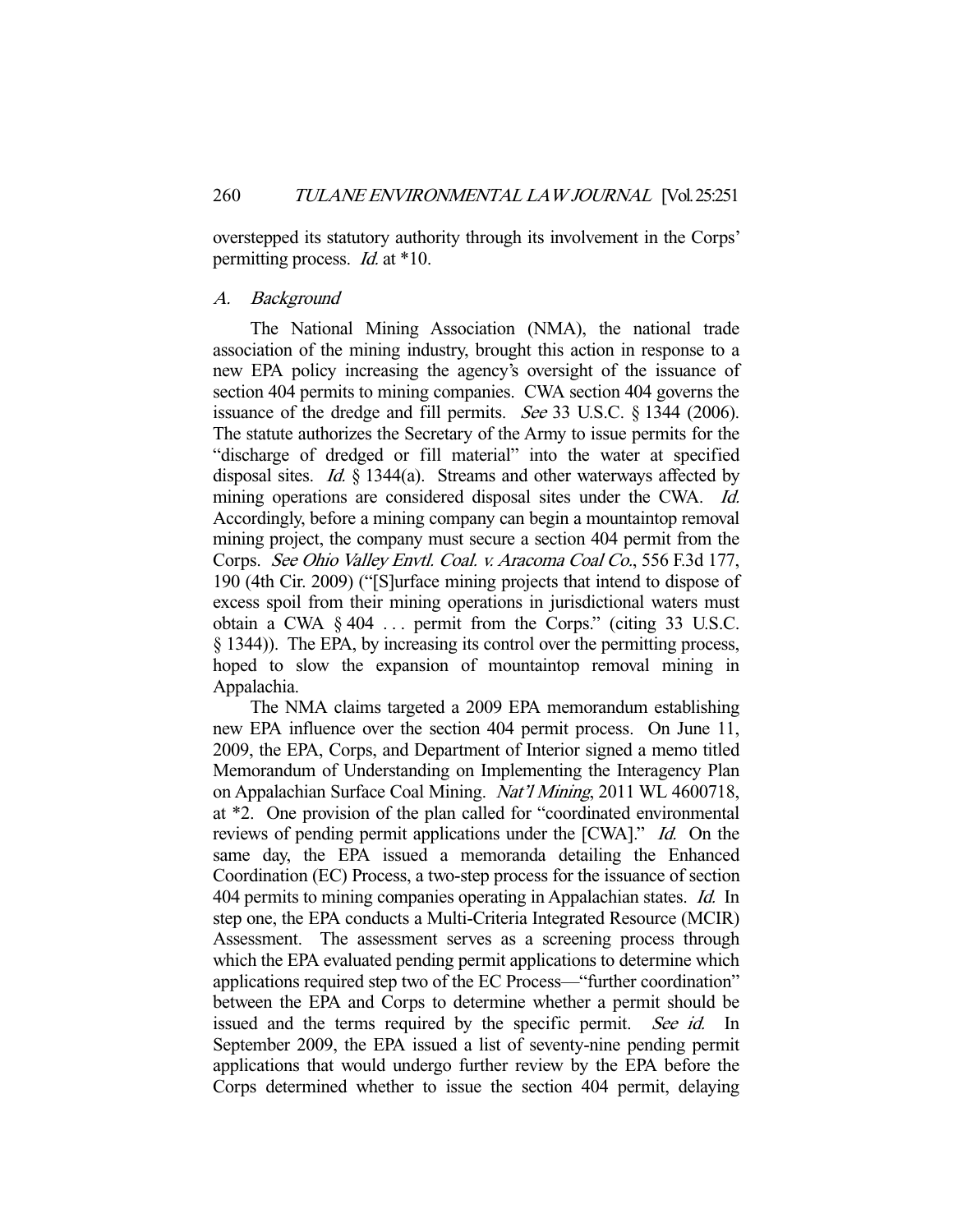mining activities at all sites. Press Release, EPA, EPA Releases Preliminary Results for Surface Coal Mining Permit Reviews (Sept. 11, 2009).

 Mountaintop removal mining is practiced almost exclusively in Appalachia. Mines are scattered throughout southwestern Virginia, West Virginia, northeastern Tennessee, southern Ohio, and eastern Kentucky. Allison Subacz, Comment, Mountaintop Removal: Case Studies and Legislative Update of the Permitting Process, 4 APPALACHIAN NAT. RESOURCES L.J. 49, 49 (2010). Mountaintop removal, as the name suggests, is a process by which the top of a mountain (layers of vegetation, soil, and rock) are removed to expose coal seams concealed within the rock. *Id.* at 51. The mountaintop is first stripped of all vegetation and soil, then successive layers of rock are blasted until the seam is reached, sometimes as far as 800 feet below the surface of the mountain. *Id.* (citing SHIRLEY L. STEWART BURNS, BRINGING DOWN THE MOUNTAINS: THE IMPACT OF MOUNTAINTOP REMOVAL SURFACE COAL MINING ON SOUTHERN WEST VIRGINIA COMMUNITIES, 1970-2004 (2005), http://eidr.wvu.edu/etd/documentdata.eTD?documentid=4047). The resulting mining overburden—the soil and rock removed from the mountaintop—is then dumped directly into the valleys formed at the bases of adjacent mountains in a practice known as "valley fill." Id. The impairment of streams navigating these buried valleys bring mine operators within the scope of the dredge and fill provisions of the CWA. See Aracoma Coal, 556 F.3d at 190-91 (stating that mining projects that require valley fill trigger CWA jurisdiction).

 Mountaintop removal and valley fill are often extremely destructive activities. Valley fills increase sediment in streams, which may raise the mineral levels and acidity of the water, making the water unable to support aquatic life and contaminating local drinking water. Subacz, supra, at 52 (citing Burns, supra). Mountaintop removal mining also requires the use of coal slurry impoundments—earthen holding tanks similar to stock ponds that are filled with a mixture of liquid and solid mining byproduct. *Id.* at 52 & n.25. In the 1972 Buffalo Creek Flood, an impoundment wall gave way in heavy rains, drowning 125 West Virginians in a 132-million-gallon surge of black waste water. Buffalo Creek, W. VA. DIVISION OF CULTURE & HIST., http://www.wvculture.org/ history/buffcreek/bctitle.html (last visited Nov. 6, 2011). In October 2000, the bottom of an impoundment in Martin County, Kentucky, broke into an abandoned underground mine, sending over 300 million gallons of sludge containing chemicals, including arsenic and mercury, into nearby waters. Rebecca Leung, A Toxic Cover-Up?, CBSNEWS.COM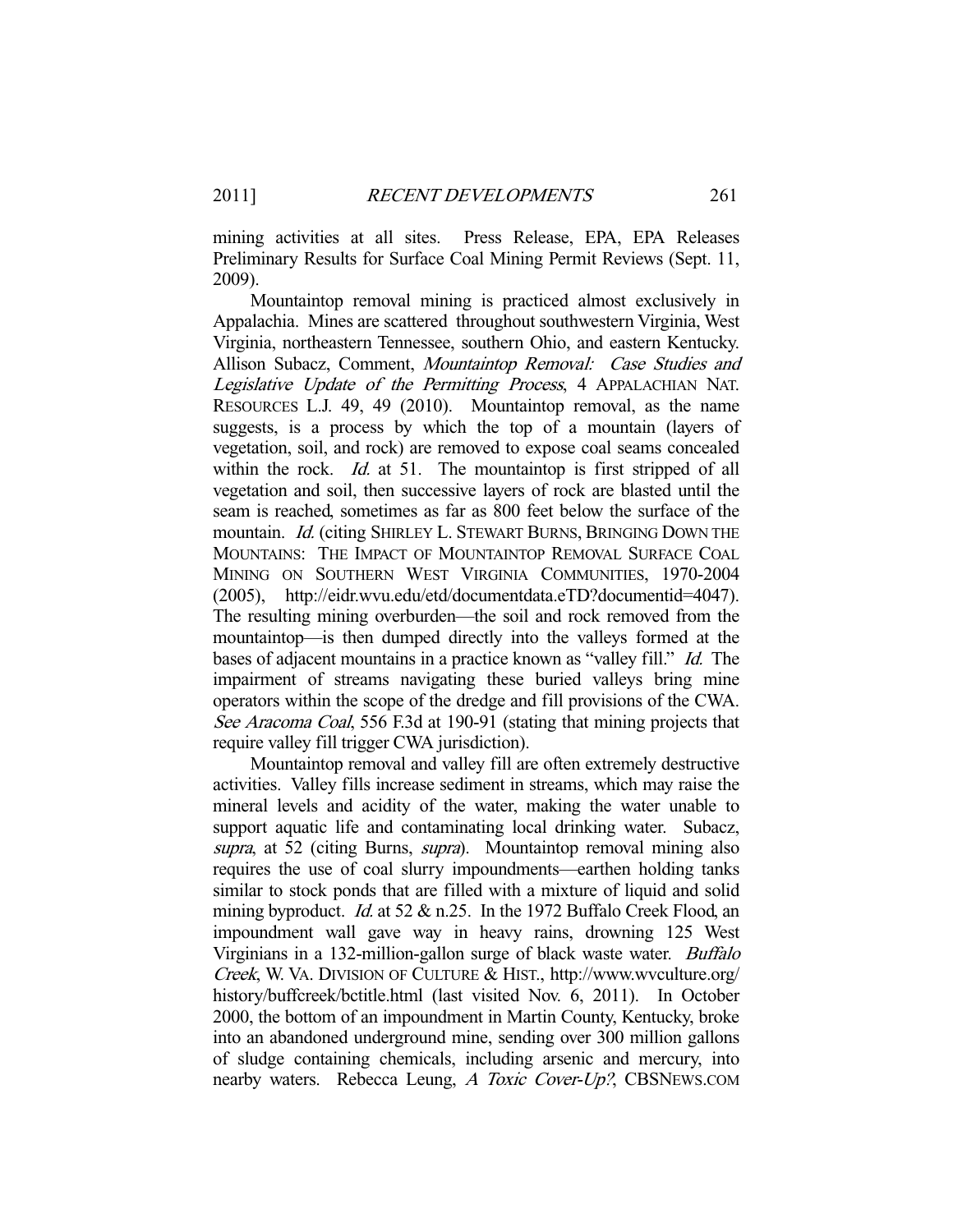(Feb. 11, 2009, 8:09 PM), http://www.cbsnews.com/stories/2004/04/01/ 60minutes/main609889.shtml. Additionally, mountaintop removal mining results in a permanent and jarring alteration of the natural landscape. Densely forested mountains are reduced to "plateaued treeless grasslands" even after remediation efforts. Subacz, supra, at 52 (citing Paul A. Duffy, How Filled Was My Valley: Continuing the Debate on Disposal Impacts, 17 NAT. RESOURCES & ENV'T 143, 143 (2003)).

 On July 20, 2010, the NMA filed suit in the District of Columbia challenging the EPA's presumed authority to implement the EC Process and MCIR Assessment established in the June 11 memorandum. Complaint for Declaratory and Injunctive Relief, Nat'l Mining, 2011 WL 4600718 (No. 10-1220 (RBW)), 2010 WL 2910972. The NMA alleged that the EC Process and MCIR Assessment constituted an invasion of the Secretary of the Army's exclusive permitting authority in violation of the CWA. Nat'l Mining, 2011 WL 4600718, at \*3. The NMA named as defendants the EPA, Lisa Jackson as administrator of the EPA, the Corps, John McHugh as Secretary of the Army, and Lieutenant General Robert L. Van Antwerp as the Chief of Engineers and Commanding General of the Corps. Complaint for Declaratory and Injunctive Relief, supra.

 The NMA sought an injunction ordering the EPA to vacate the EC Process and MCIR Assessment, enjoining the EPA from enforcing, applying, or implementing either process, and ordering the Corps to process all pending section 404 permits pursuant to the codified, pre-EC/MCIR process. Complaint for Declaratory and Injunctive Relief, supra, at 39. U.S. District Court Judge Reggie B. Walton found that the NMA had standing to challenge the EPA actions and that their claims were ripe for review, but denied the requested injunctive relief because the NMA failed to prove the damage to the mining businesses rose to the level of irreparable harm required for the issuance of a preliminary injunction. Nat'l Mining Ass'n v. Jackson, 768 F. Supp. 2d 34 (D.C. Cir. 2011). Thereafter, the NMA filed the motion for partial summary judgment giving rise to the decision discussed in this Article.

# B. The Court's Decision

 In its decision, the court considered two issues: (1) whether the MCIR Assessment and the EC Process violate the CWA because the processes are beyond the authority granted to the EPA by the statute, and (2) whether the EPA's implementation of the MCIR Assessment and EC Process without notice and comment violates the Administrative Procedure Act (APA). *Nat'l Mining*, 2011 WL 4600718, at \*3. Judge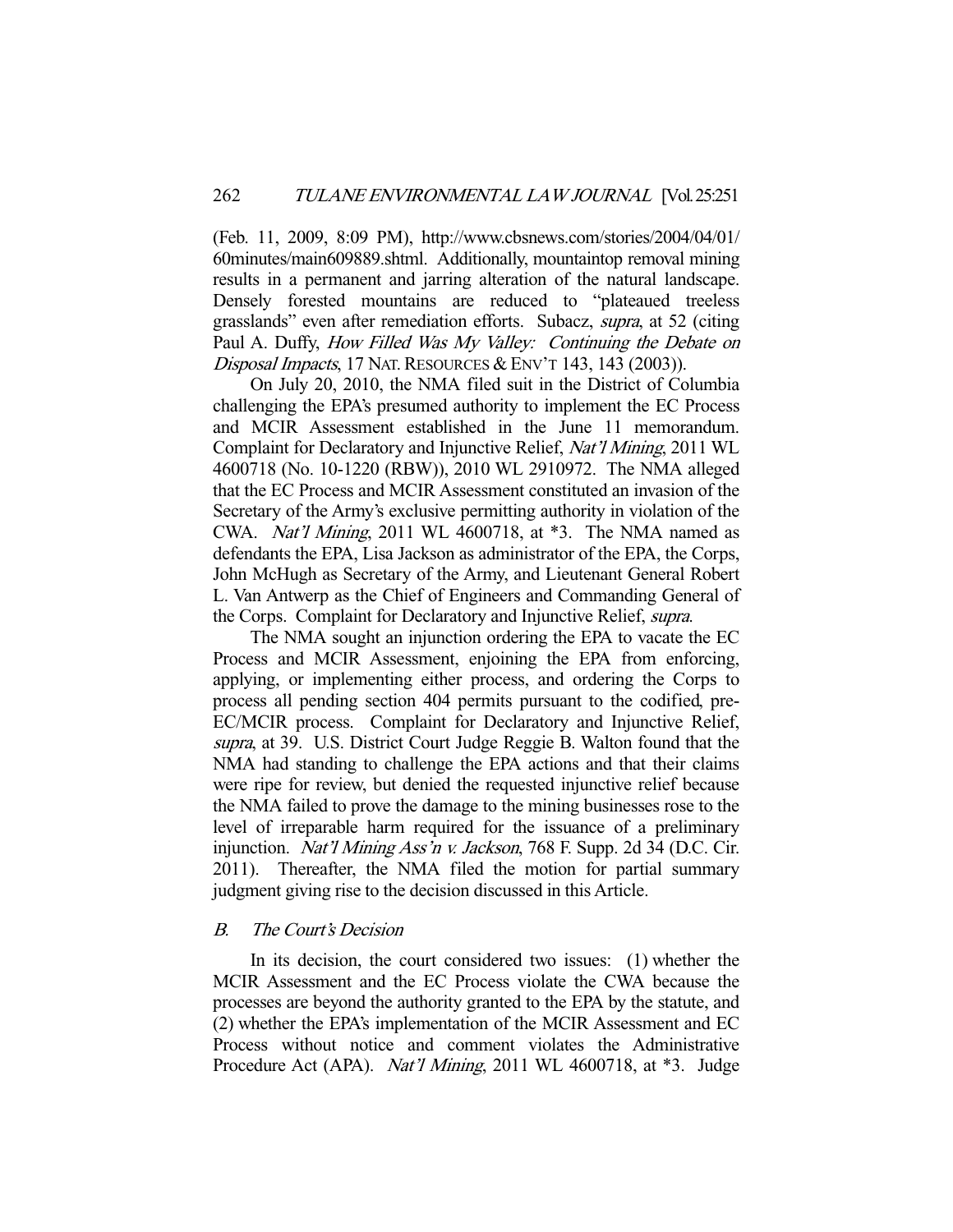Walton found for the NMA, answering both questions affirmatively. *Id.* at \*10.

 The critical issue to be determined in this case, the resolution of which determined whether the EC Process would be vacated or receive the court's blessing, was the permissible extent of EPA influence in the section 404 permit process. As expected, the NMA interpreted the statute as defining narrow boundaries on the agency's involvement, while the EPA read broad authority in the statute. Id. at \*4.

 The NMA argued that the CWA assigned the EPA only two powers related to the issuance process for section 404 permits: (1) developing guidelines with the Corps for the Corps to apply when designating an area as a disposal site subject to section 404 permitting and (2) exercising its authority to veto the Corps' decision to issue a permit for a particular disposal site following consultation with the Corps and notice and comment with public hearings. Id. (referring to 33 U.S.C. § 1344(c)).

 Additionally, the NMA asserted that the CWA, by its plain language, limited EPA/Corps section 404 coordination to three specific scenarios: (1) joint development of section  $404(b)(1)$  guidelines to identify what area is identified as a disposal site, (2) EPA consultation with the Corps before exercising its section 404(c) veto power to prohibit the designation of an area as a disposal site, and (3) an agreement to ensure that permit decisions are made within ninety days of notice that a section 404 application is issued. *Id.* It followed, then, that the increased coordination and EPA influence established by the EC Process violated the CWA because they added both an additional task not delegated to the EPA by the statute and a prohibited coordination between the two entities. See id.

 The EPA framed the EC Process as within the broad authority conferred upon the agency by the CWA and as a necessary compliment to related authority expressly granted by the statute. Section 404(c) endows the EPA with a limited veto power over the designation of disposal sites. 33 U.S.C. § 1344(c). The subsection authorizes the EPA to deny a site specification as a disposal site if the agency determines, after consultation with the Secretary of the Army and public hearing, that discharge of materials into the area would have an unacceptable adverse effect on municipal water supplies, shellfish beds and fishery areas, wildlife, or recreational activities. *Id.* The subsection addresses the sites which would be subject to permitting rather than the permitting process itself. See id. The EPA argued that the MCIR Assessment and EC Process were a necessary corollary to this section 404(c) veto power. Nat'l Mining, 2011 WL 4600718, at \*4. Additionally, the EPA viewed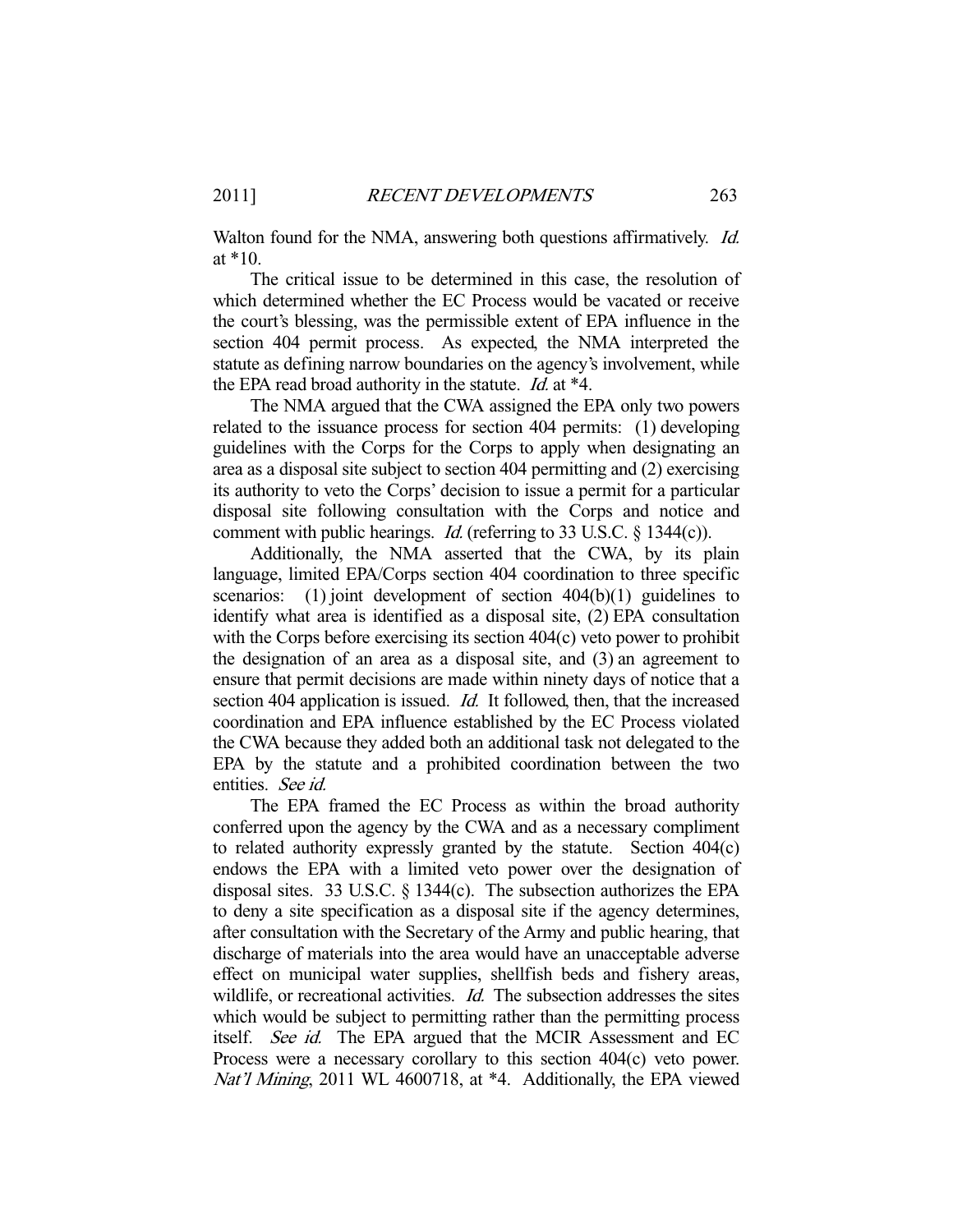the three scenarios of EPA/Corps coordination described above as the minimum coordination required by the CWA, not a ceiling on agency coordination as argued by the NMA. Id.

 Judge Walton found the NMA's arguments for a narrow reading of the statute persuasive, and anchored his decision on what he recognized as a fundamental limitation imposed on EPA by section 404. Id. at \*6. Section 404(a) establishes the Secretary of the Army as the sole permitting authority for dredge and fill permits. See 33 U.S.C. § 1344(a) ("The Secretary may issue permits, after notice and opportunity for public hearings for the discharge of dredged or fill material into the navigable waters at specified disposal sites."). The subsection does not mention the EPA, which Judge Walton read as a limitation on the EPA's role in the permitting process. *Nat'l Mining*, 2011 WL 4600718, at \*5. Following this broad grant of permitting authority to the Corps, subsequent subsections identify specific roles for the EPA to play in the permitting process, including its section 404(c) veto power. Id. The court concluded that the carving out of these individual limited circumstances for EPA involvement in the permitting process amounted to a statutory ceiling on EPA involvement. Id. Because section 404 is unambiguous in its allocation of authority, EPA encroachment into territory reserved for the Corps through the EC Process and MCIR Assessment constituted a violation of the CWA. Id. at \*6.

 The court supported this holding by citing the D.C. Circuit's decision in Railway Labor Executives' Ass'n v. National Mediation Board. Id. at \*5 (citing Ry. Labor Executives' Ass'n v. Nat'l Mediation Bd., 29 F.3d 655, 671 (D.C. Cir. 1994)). In Railway Labor Executives' Ass'n, the D.C. Circuit considered the authority of the National Mediation Board (Board) to investigate disputes among a carrier's employees under the Railway Labor Act (RLA). Id. (citing  $R_y$ . Labor Executives' Ass'n, 29 F.3d at 658-59). The RLA states that a Board investigation can be initiated only "upon request of either party to the dispute." *Id.* (quoting 45 U.S.C. § 152 subsec. ninth (2006)). Although the relevant statutory provision states that carriers are not considered parties, the Board allowed carriers to initiate dispute investigations in certain instances. Ry. Labor Executives' Ass'n, 29 F.3d at 658 (citing 45 U.S.C. § 152 subsec. ninth). Adopting an argument similar to the EPA's position in National Mining, the Board claimed that the court should assume that the RLA granted the Board a delegation of power sufficient to authorize carriers to initiate claims because Congress did not expressly withhold that power. *Id.* at 659. According to the Board's interpretation, a minimum on Board action was provided by the statute, not a ceiling.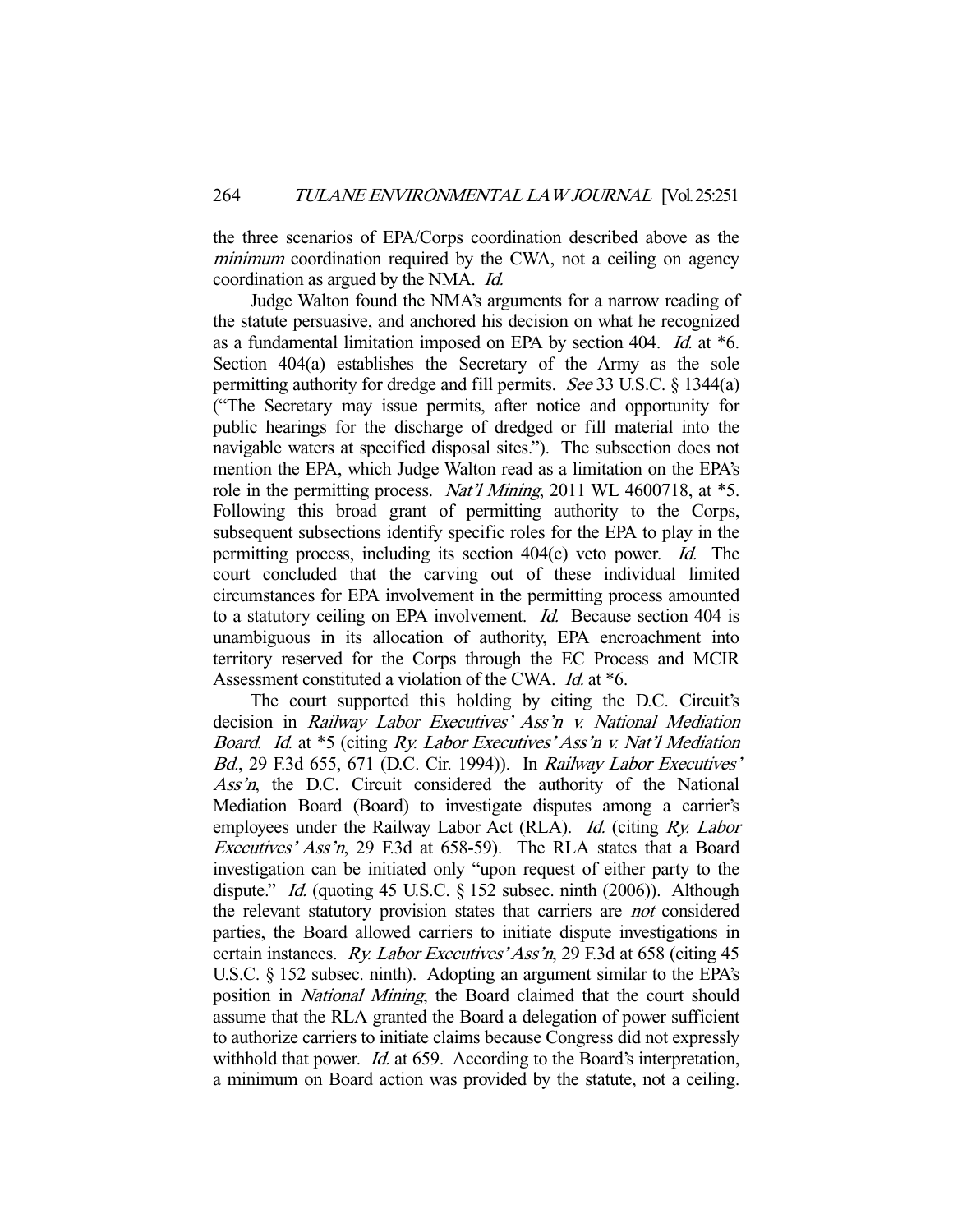See id. at 666 (referring to the Board's argument that because the statute does not expressly forbid the Board from allowing new entities to initiate an investigation, it should not be prohibited from doing so). The court disagreed and held that the absence of any language in the RLA conferring upon the Board the power to authorize carrier initiation was evidence of Congress's intention that the Board not possess that power. Id. at 659. Judge Walton understood the same considerations to be present in National Mining. In the CWA, Congress specifically named the Corps as the section 404 permitting authority and relegated the EPA to a "lesser, clearly defined supporting role." Nat'l Mining, 2011 WL 4600718, at \*6. An assumption of powers beyond that supporting role renders the plain language of the statute meaningless. Just as the National Mediation Board was barred from conferring upon itself powers in excess of the statutory limitations of the RLA, the EPA here must be barred from delegating itself permitting authority in excess of the clear limitations defined by the CWA. Id.

 The court next considered the second major issue raised by the NMA: whether the EPA's implementation of the MCIR Assessment and EC Process without notice and comment violated the APA. Courts recognize two types of agency rules: legislative rules, which have the force and effect of law, and procedural rules, which "do not themselves alter the rights or interests of parties." Id. (quoting James V. Hurson Assocs., Inc. v. Glickman, 229 F.3d 277, 280 (D.C. Cir. 2000)). Legislative rules are characterized by "substantive changes or major legal additions to existing rules or regulations" as well as the adoption of agency positions inconsistent with existing rules and regulations. Id. (citing U.S. Telecom Ass'n v. FCC, 400 F.3d 29, 34-35 (D.C. Cir. 2005)). Legislative rules are subject to the APA's notice and comment procedures, while procedural rules are excused from the process. Id. (citing Hurson Assocs., 229 F.3d at 280); see 5 U.S.C.  $\S$  553(b)(3)(A) (2006).

 The NMA and EPA differed on whether the new EPA policies constituted legislative or procedural rules. Nat'l Mining, 2011 WL 4600718, at \*6-7. The NMA argued that the MCIR Assessment and EC Process "effectively amended" the section 404 permitting regime and was therefore a legislative rule subject to notice and comment procedures. Id. at \*6. The federal defendants claimed the new policies were merely procedural because they did not alter the rights and obligations of any parties as permit applicants remained subject to the permitting standards established by the CWA. Id. at \*7.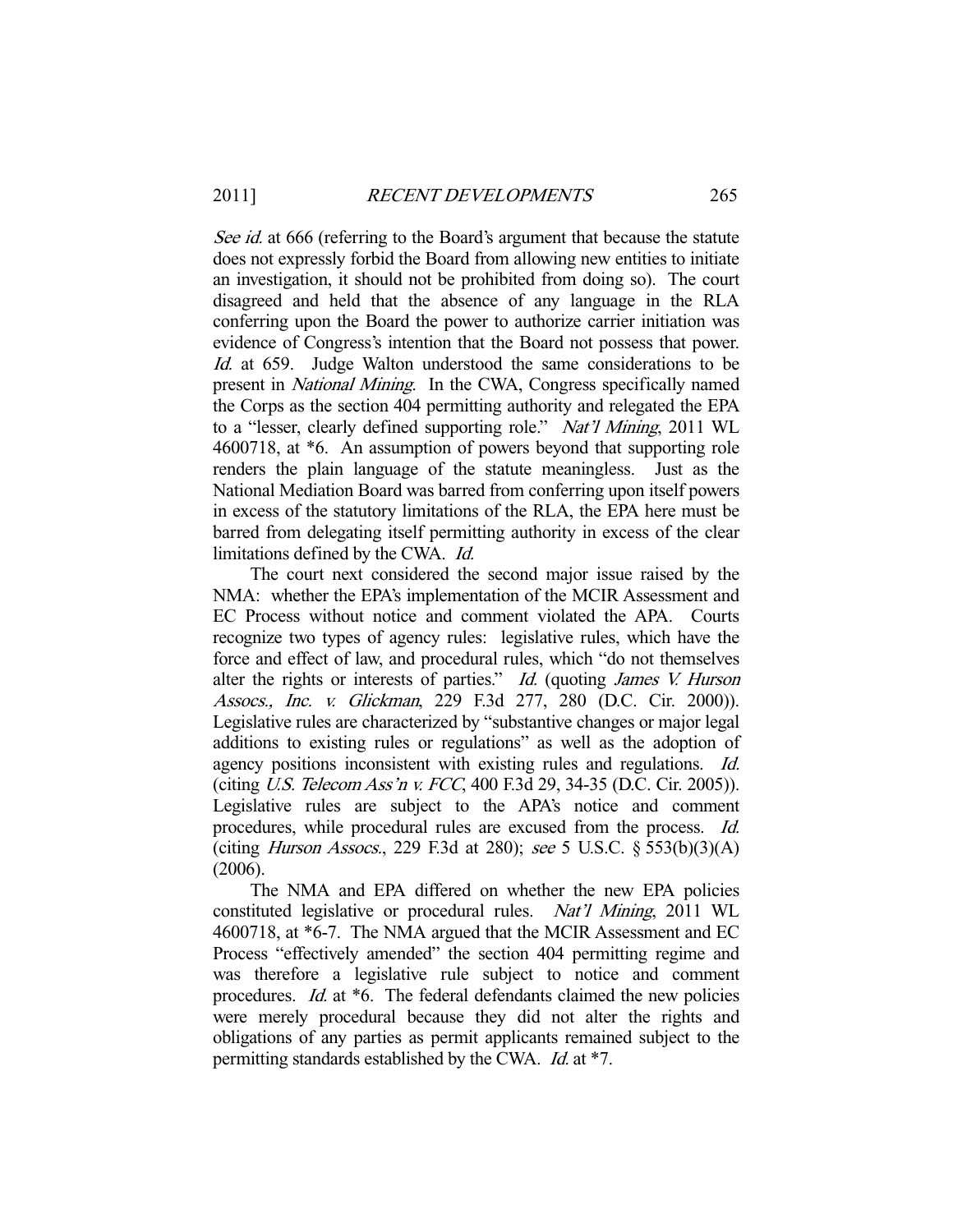As before, Judge Walton agreed with the industry plaintiff. The court concluded that because the MCIR Assessment changed the agency that reviewed pending section 404 permits, transferring that authority from the Corps to the EPA, the rule "signifie[d] a substantive, rather than procedural, change to the permitting framework." *Id.* at \*8. Further, the court earlier established that the MCIR Assessment and EC Process were inconsistent with the legal duties granted to the EPA by the CWA. When a legal duty does not exist prior to an agency action, the action is a legislative rule which requires notice and comment. Id. at \*9 (citing Am. Mining Cong. v. Mine Safety & Health Admin., 995 F.2d 1106, 1110 (D.C. Cir. 1993)). Because the MCIR Assessment and EC Process both transferred permitting authority from the Corps to the EPA and conferred upon the EPA a new legal duty not granted by the CWA, the new policies constituted a legislative rule. Id. Accordingly, the court set aside the two policies because the EPA failed to follow APA notice and comment rules. Id. at \*10. Having found the MCIR Assessment and EC Process invalid as a violation of both the CWA and APA, the court granted the NMA's motion for partial summary judgment.

# C. Conclusion

 Mountaintop removal mining continues to pose a danger to rural Appalachia and its inhabitants. While the court in National Mining vacated the EPA's recent MCIR Assessment and EC Process actions as a violation of both the CWA and the APA, nothing indicates that the Obama Administration will abandon its efforts to reduce the practice of mountaintop removal mining significantly. The agency will simply be denied one arrow in its quiver. As a clearly undeterred EPA stated in a press release issued after Judge Walton's decision:

[T]he ruling was a procedural decision that does not affect our Clean Water Act authority to protect [families living in Appalachia] from public health and environmental impacts caused by poor coal mining practices . . . . We will work under the law to meet our Clean Water Act responsibilities to keep Appalachian streams clean for drinking[,] fishing, . . . swimming[,] and to assure environmentally responsible coal mining proceeds.

Ruling on EPA Attracts Praise, NEWSANDSENTINEL.COM (Oct. 8, 2011), http://www.newsandsentinel.com/page/content.detail/id/552811/Rulingon-EPA-attracts-praise.html?nav=5061 (quoting statement by the EPA).

Andrew King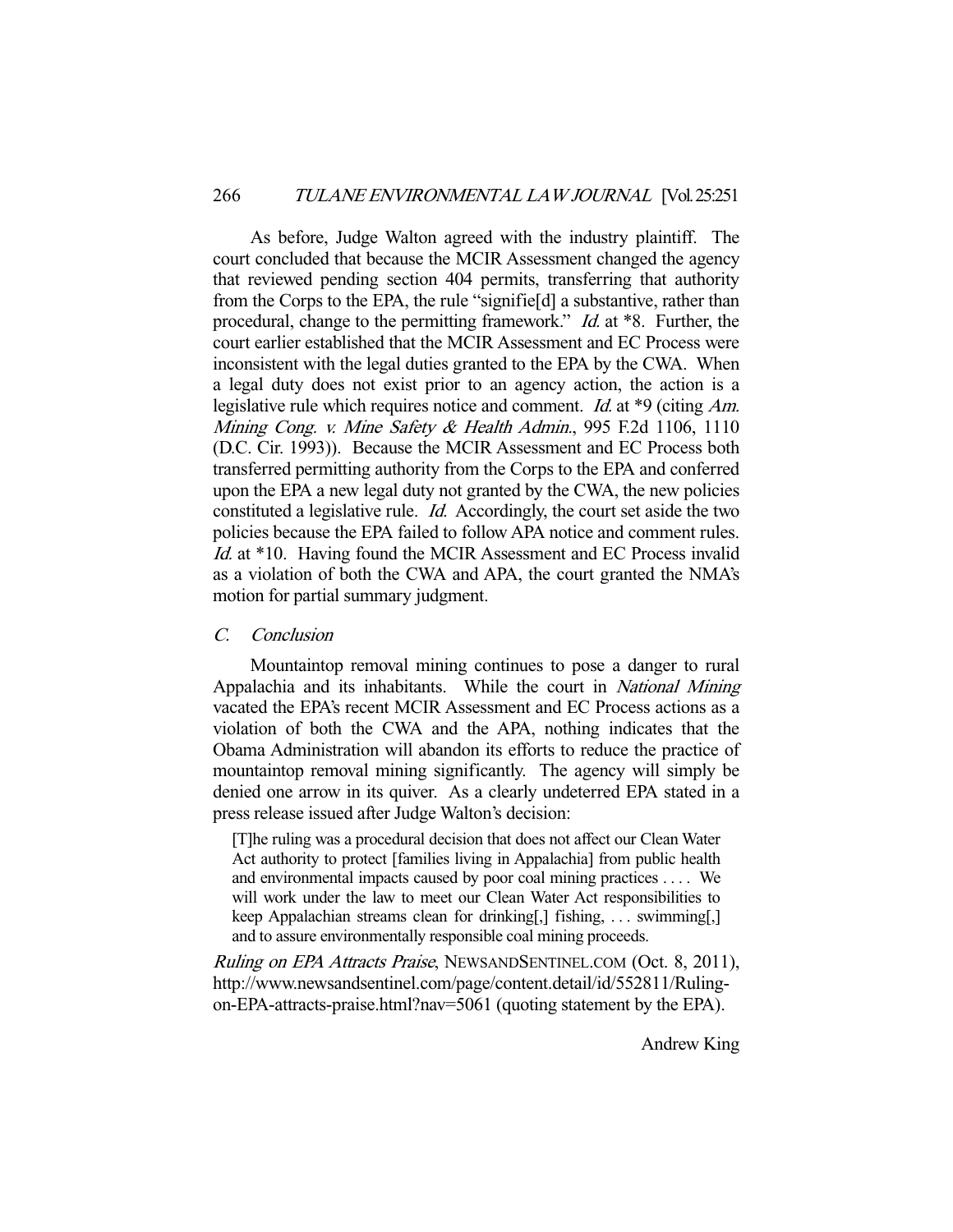#### III. NONNATIVE INVASIVE SPECIES—PUBLIC NUISANCE

# Michigan v. United States Army Corps of Engineers, No. 10-3891, 2011 WL 3836457 (7th Cir. Aug. 24, 2011)

 The waterways of the United States are under attack. This attack is coming from a foreign source that is here for our resources. However, this attack is coming from a fish, more specifically, two types of fish collectively known as the Asian carp. Asian carp first entered U.S. waterways in the 1970s after escaping aquaculture facilities near the Mississippi River. Michigan v. U.S. Army Corps of Eng'rs, No. 10-3891, 2011 WL 3836457, at \*19 (7th Cir. Aug. 24, 2011) (citing Bighead and Silver Carp (Hypophthalmichthys nobilis and H. molitrix), WIS. DEP'T NAT. RESOURCES, http://dnr.wi.gov/invasives/fact/asian\_carp.htm (last revised Sept. 3, 2004)). Since their introduction, they have moved up the Mississippi River and are now braced to enter the Great Lakes via the Chicago Area Waterway System (CAWS). Id. at \*1. The CAWS is a system of canals, channels, locks, and dams that provides a link between the Mississippi River and the Great Lakes. These fish have a voracious appetite and can readily adapt to their environment. Id. Once they establish a breeding colony they can sustain their populations and wreak havoc on the surrounding ecosystem. See id.

 The plaintiffs, a group of states and intervening Native American organizations, are concerned that the carp will enter through the CAWS and cause irreparable harm to the industries of the Great Lakes, as well as irreversibly change the Great Lakes ecosystems. Id. The plaintiffs assert that they fear the CAWS is being mismanaged by the United States Army Corps of Engineers (Corps) and that this mismanagement will lead to a sustainable carp population in the Great Lakes, hurting the region's billion dollar industries. *Id.* The plaintiffs claim that the Corps' failure to close sections of the CAWS to prevent the carp from entering the Great Lakes constitutes a violation of the federal common law of nuisance. Id. (citing Am. Elec. Power Co. v Connecticut, 131 S. Ct. 2527 (2011)). The plaintiffs asked for declaratory and injunctive relief and moved for a preliminary injunction forcing the defendants to put in a series of preventative measures to stop the carp, including physical barriers. Id. The United States District Court for the Northern District of Illinois denied the preliminary injunction. *Id.* The United States Court of Appeals for the Seventh Circuit affirmed the district court's ruling and denied the preliminary injunction. *Id.* at \*33. While the Seventh Circuit agreed that the chances of harm from the carp were real, the court stated this was not enough to warrant automatic injunctive relief. *Id.* at  $*2$ . The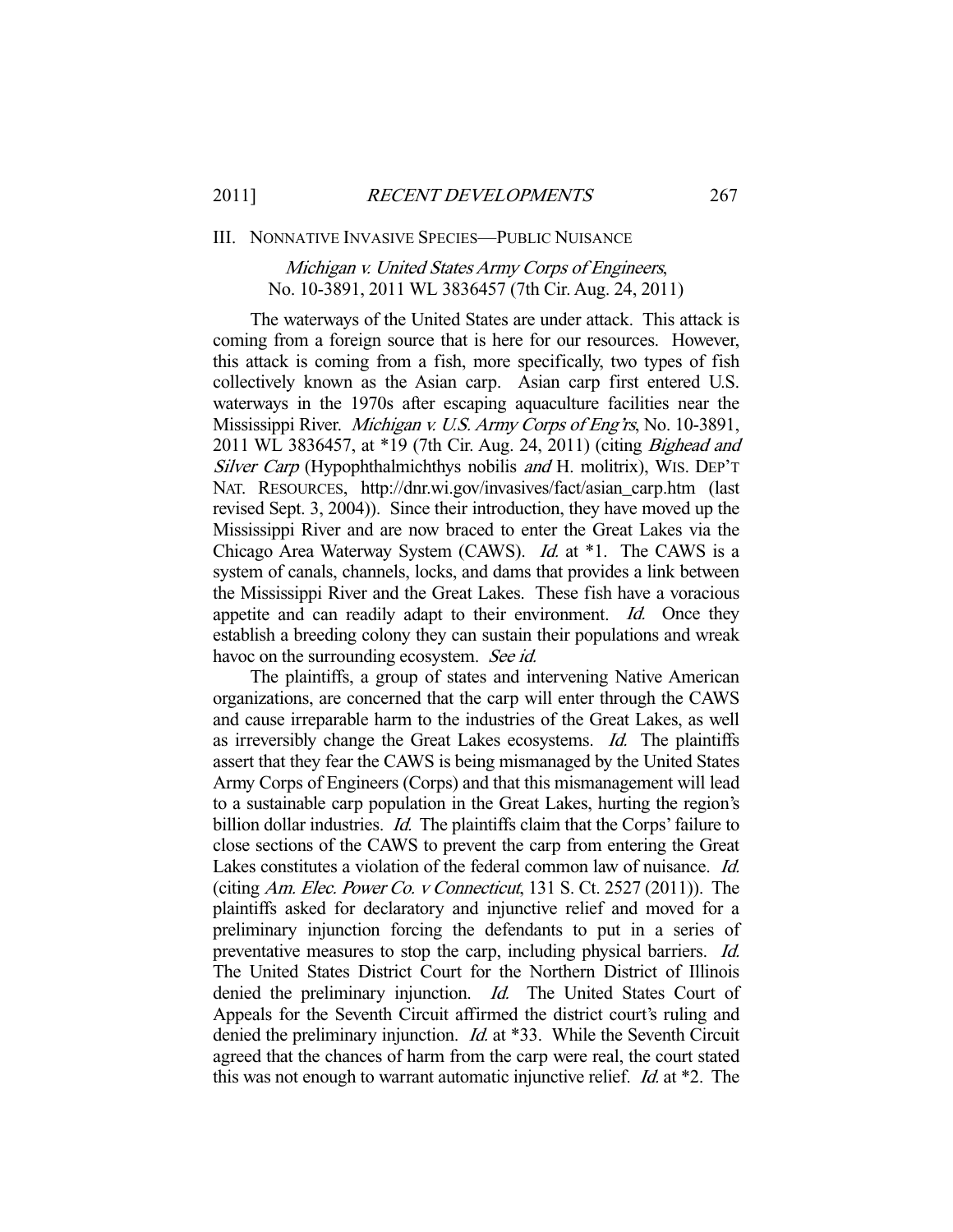Seventh Circuit found a compelling reason to deny the injunction because of the steps the Corps took and were planning to take to manage the carp. Id. The court believed that any preliminary interference by the courts could be detrimental to these efforts. Id.

 The court ruled that in order to have a preliminary injunction, the plaintiffs must show (1) "they are likely to succeed on the merits of the claims," (2) "that they are likely to suffer irreparable harm" unless the injunction is given, (3) that the harm they would suffer is greater than the harm that the injunction would inflict on the defendants, and (4) "that the injunction is in the public interest." Id. (citing Winter v. Natural Res. Def. Council, Inc., 555 U.S. 7, 20 (2008)).

 The court disagreed with the lower court's assumption that the chance of success on the merits was "at best, a very modest likelihood of success." *Id.* at \*2-3. In its analysis, the court first decided whether the plaintiffs' federal common law nuisance claim could proceed. Id. The court pointed out that in the past, it had held that federal common law can apply to prevent a fellow state from polluting and causing a public nuisance. Id. at  $*3$  (quoting Am. Elec. Power, 131 S. Ct. at 2535-36). The Corps, in its brief, stated that public nuisance law only applies to traditional pollutants and that the carp are not what have traditionally been held as pollutants. *Id.* at \*4. The court rejected this argument and stated that it would be incorrect to only extend protection to industrial pollutants and not to a nonnative species introduced into an environment. Id. The court also dismissed the Corps' argument that they should not be held responsible because they are not the ones moving the fish. *Id.* The court stated that it does not matter what the Corps is physically doing, only that their actions are causing the nuisance to occur. Id. The court reasoned that the best application of public nuisance principles for this matter should follow the United States Supreme Court's view of shared water resources. Id. at \*5. The Seventh Circuit held that under this analysis, the federal common law of nuisance applied to the plaintiffs' claim. Id.

 The defendants also claimed that the plaintiffs could not win on the merits because they could not make a claim against the United States because the federal government had not waived its sovereign immunity. Id. at <sup>\*7</sup>. The court rejected this claim as well, finding that the Corps read too much into silence in the Federal Tort Claims Act and that the Act does not bar claims seeking injunctive relief. *Id.* at \*9 (citing 28 U.S.C. §§ 2674, 2680 (2006)). The defendants further argued that congressional action has displaced the federal common law. Id. at \*10. The defendants pointed to such legislation as the National Invasive Species Act, which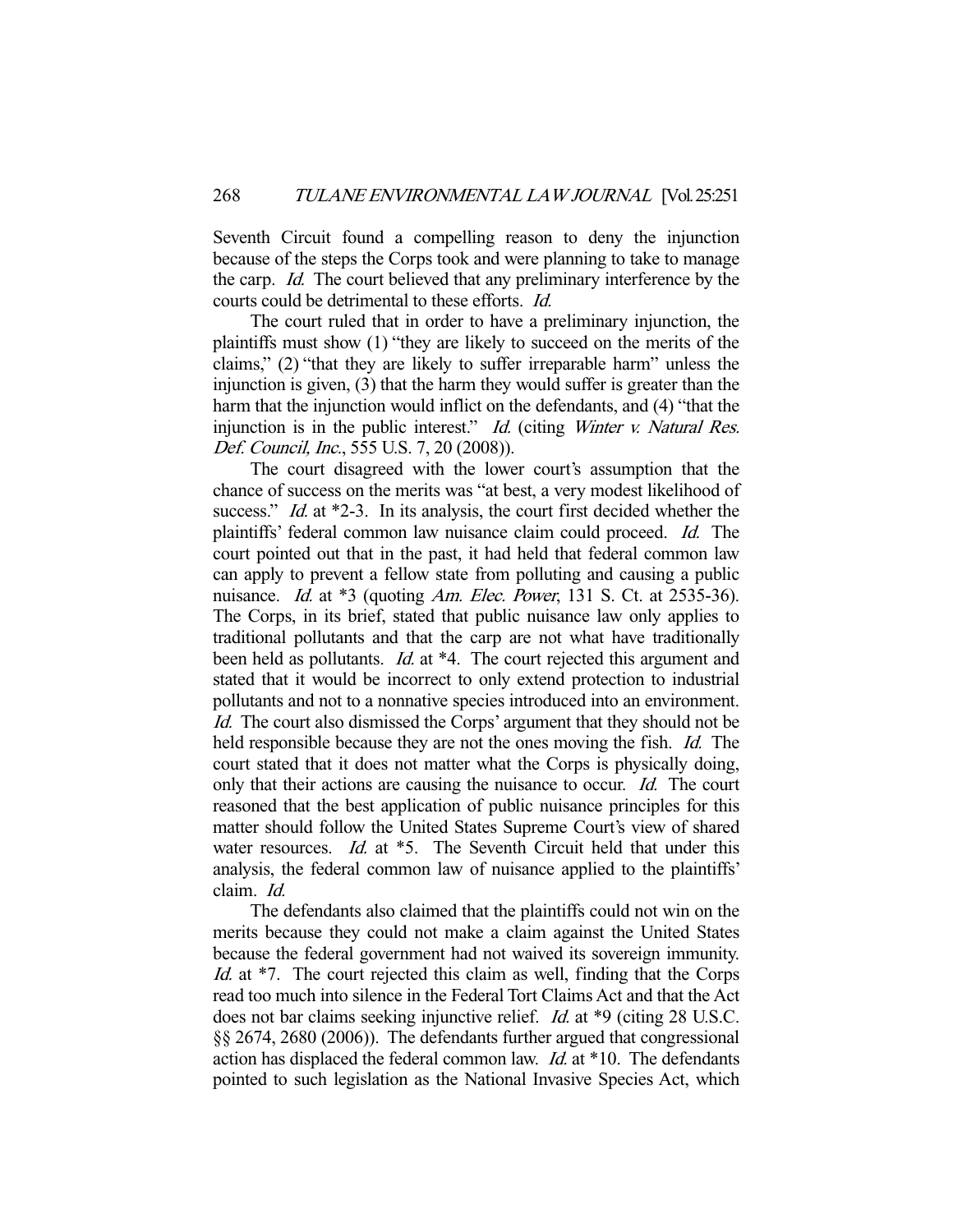directs the Corps to "investigate and identify environmentally sound methods for preventing and reducing the dispersal of aquatic nuisance species between the Great Lakes [basin] and the Mississippi River [basin] through the Chicago River Ship and Sanitary Canal." *Id.* at \*12 (alterations in original) (quoting Aquatic Nuisance Prevention and Control Act, 16 U.S.C.  $\S 4722(i)(3)(A) (2006)$ . The court held that this and other legislation allowed the Corps to take actions; the court also reminded the parties that recent invasive carp proposals had failed in both Houses. Id. at \*13 (citing Close All Routes and Prevent Asian Carp Today Act of 2010, H.R. 4472, 111th Cong. (2d Sess. 2010); Close All Routes and Prevent Asian Carp Today Act of 2010, S. 2946, 111th Cong. (2d Sess. 2010)).

 With these preliminary questions disposed of, the court was ready to evaluate the success of the plaintiffs' claims. The court posited that the lower court underestimated the plaintiffs' likelihood of success. *Id.* at \*14. The court reminded the parties that for an injunction to be granted there does not need to be any actual harm, just the real and immediate threat of harm. *Id.* at \*15 (quoting *Missouri v. Illinois*, 200 U.S. 496, 518 (1906)). Further, the court explained that the likelihood of success standard is actually quite low. The court cautioned to never equate likelihood of success with *actual* success when considering a preliminary injunction. Id. at \*16 (quoting Amoco Prod. Co. v. Village of Gambell, Alaska, 480 U.S. 531, 546 n.12 (1987)). The Seventh Circuit ruled that the district court lost sight of this distinction. Id. However, the court conceded that some key information regarding the carp has only recently been presented. *Id.* at \*18. The court pointed to the Obama Administration's finding that the carp could survive on the food sources in the Great Lakes and that the Great Lakes coastal areas could support Asian carp breeding. Id. The court acknowledged this key information may not have been available to the district court. However, the court in the end stated that with regard to the fish infiltration, "it would be impossible to un-ring the bell" and that because of this, the court believed the plaintiffs had presented enough evidence to show that they could succeed on the merits. Id. at \*19.

 The court initially took issue with the generality of the plaintiffs' claims. The court stated that the plaintiffs had given "broad strokes of additional steps they would like us to order the defendants to take, but they have not furnished many details about how this relief would be implemented, on what schedule, at what cost, and on whose nickel." *Id.* at \*24. The court claimed that this vagueness stood in the way of a grant of injunctive relief. Id. (citing Patriot Homes, Inc. v. Forest River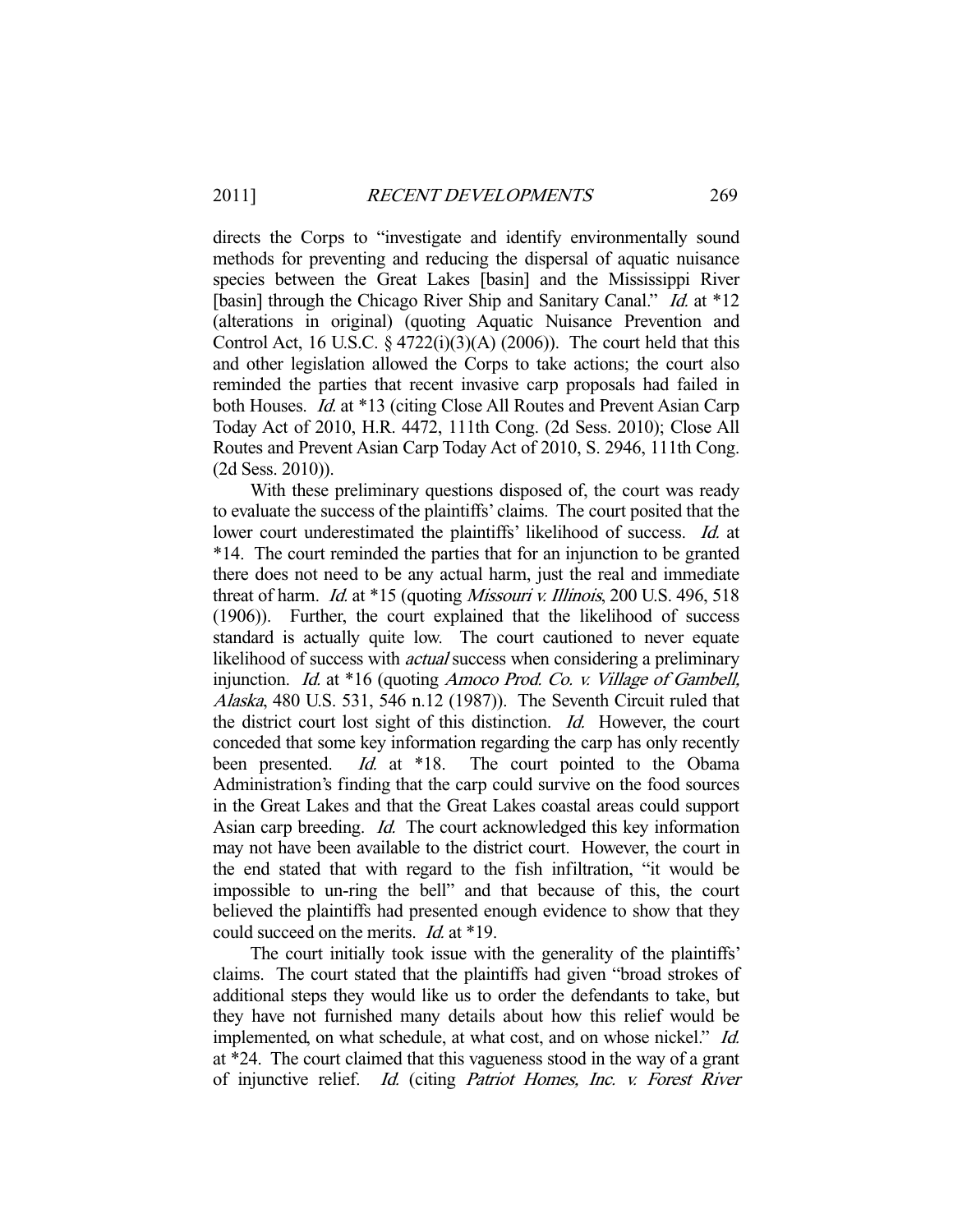Housing, Inc., 512 F.3d 412, 414-15 (7th Cir. 2008); PMC, Inc. v. Sherwin-Williams Co., 151 F.3d 610, 619-20 (7th Cir. 1998)). The court then analyzed the five actions the plaintiffs sought to compel the defendant to do: (1) close the locks separating the CAWS and Lake Michigan, (2) install screens over sluice gates, (3) add block nets in local rivers, (4) use rotenone to poison fish in the CAWS, and (5) accelerate the Great Lakes and Mississippi River Interbasin Study (GLMRIS). Id.

 The court first made it clear that there is no guarantee that compelling these actions would prevent the carp from entering the Great Lakes. *Id.* at \*25. The court pointed to the fact that there are eighteen other access points through which the carp could gain entrance, reducing the strength of the argument that the injunction would prevent the harm. Id. However, the court continued analyzing the five factors. The court first found that closing the locks is not effective, because in order to be effective, the locks would have to install bulkheads. *Id.* These bulkheads could prevent timely reactions to flooding, potentially placing the public at risk. Id. Furthermore, there is no guarantee that closing the locks with bulkheads would even prevent the fish from spreading. *Id.* The court held that simply reducing the risk of carp introduction was not a correct balance to the safety of the public. *Id.* The court then addressed placing screens over the sluice gates. *Id.* at \*26. Sluice gates operate much like locks and are opened to control flooding. Id. The Great Lakes district has already installed screens over some of the gates. *Id.* The court questioned the time necessary to install these screens effectively and safely, fearing that the trial could be over before the Corps could implement this plan. *Id.* The court was also concerned about the placement of block nets given that the Corps already considered doing this without an injunction, but had found the nets created a flood risk. Id. The court was similarly dismissive about using the poison rotenone to kill the carp. *Id.* at  $*27$ . The court ruled that there was nothing in the record that showed this "would be a sound step toward reducing the risk that invasive carp will migrate into the Great Lakes." Id. Lastly, the plaintiffs asked for the acceleration of the GLMRIS. The court reminded the plaintiffs that they could not "ask the Corps to study harder and think faster." *Id.* The court ruled that although the plaintiffs were able to show some undefined reduction in the likelihood the carp would spread, there was no guarantee these actions would stop the carp from spreading. *Id.* at \*28.

 The court took note of the plaintiffs' glib tone when stating that the issue for the defendant was "just a matter of money." Id. The court eloquently emphasized that the government must be concerned about the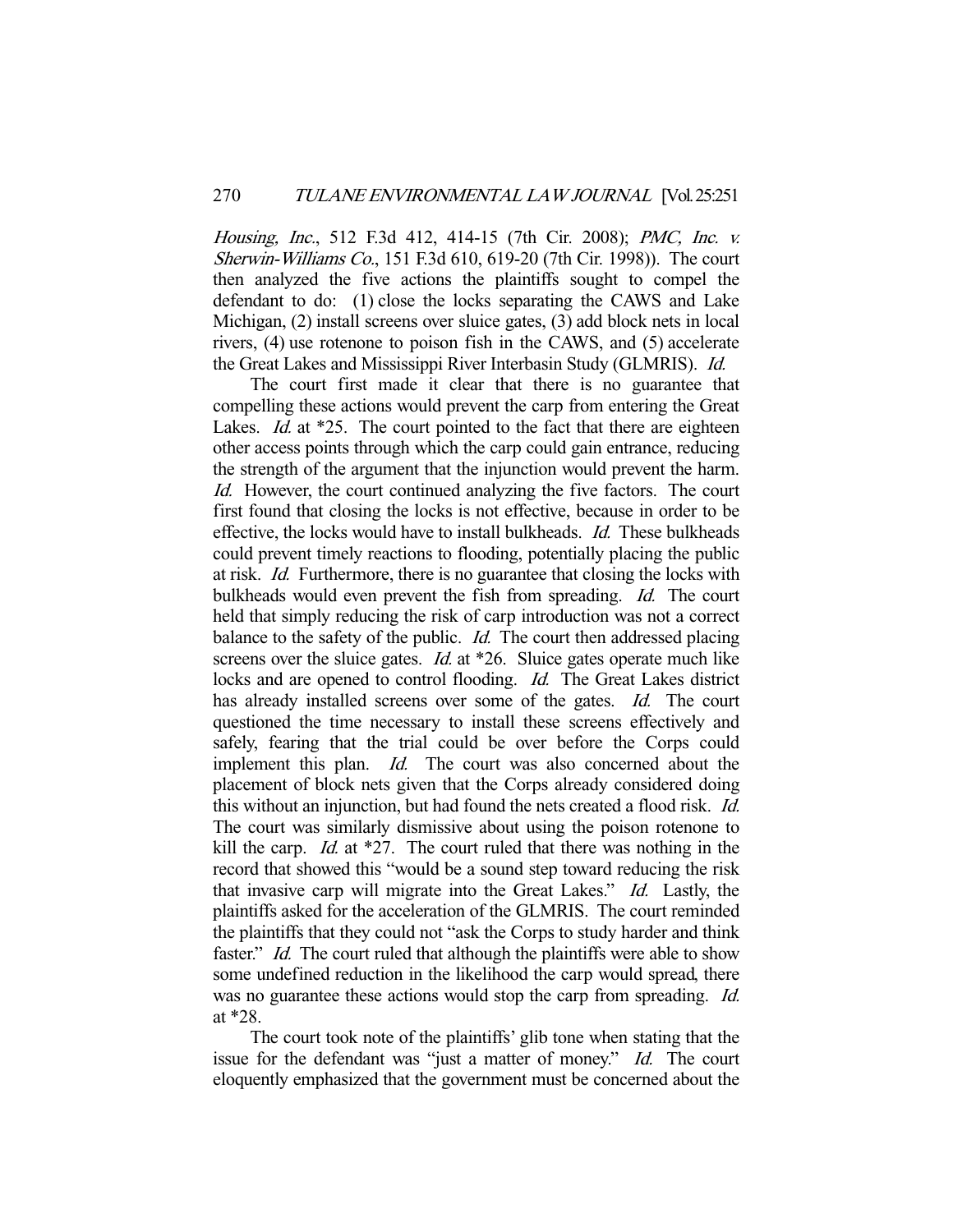price tag and does not have endless money, stating, "19 members of the plaintiff states' delegations to Congress recently voted against raising the federal borrowing limit." *Id.* The court expounded on the costs the federal government would incur if the preliminary injunction were to be put into effect. Id. The court felt it unfair to saddle the federal government and the State of Illinois with the cost of the injunction because the spread of carp is a forty-year problem that touches many states. See id. at \*28-29. The court also reminded the plaintiffs that installing the requested bulkheads would cost thousands per day. Id. at \*29. Furthermore, the sluice screens would require cleaning, with the cleaning methods being untested and costly. Id.

 The court pointed out that the Corps is doing its best to abate the problem of the carp. *Id.* at \*30. The court also made it clear that it has, generally, been the policy of the courts to defer to governmental agencies. Id. (quoting Am. Elec. Power, 131 S. Ct. at 2539-40). The court feared that if it became too involved and did not allow the agency to do its job, it could cause "multiple and perhaps contradictory decrees emanating from different branches of government and confusion about what standards should govern." Id. (citing North Carolina, ex rel. Cooper v. Tenn. Valley Auth., 615 F.3d 291, 301-04 (4th Cir. 2010)). The court made it clear that it was going to respect the efforts made by government officials. In fact, the court praised many of the efforts done by the government to stop the spread of Asian carp, acknowledging the intricacies of some of these projects, such as the eight-category project of the Asian Carp Regional Coordinating Committee. *Id.* at \*31-32. It was projects like these that the court was afraid to interfere with and derail with injunctions before a full trial on the merits. See id. at \*32-33.

 Additionally the court noted that the Corps was also employing traditional strategies to curb the carp problem. *Id.* at \*33. These traditional methods include netting, electrofishing, and rotenone poisoning. The court also found that the defendants were willing to take as many reasonable steps as possible to control the carp. Id. The court found that the existing battle against the spread of carp "tips the balance of harms decisively in favor of the defendants." Id. So in the public interest, the court upheld the lower courts' denial of the injunction. Id.

 The court in this case struck a hard line, deciding that it was better to allow a government agency to do what it felt was best in its field of expertise. At no point during its opinion did the court call what was recommended by the plaintiffs unreasonable; the court balanced everything against the interests of each of the parties. Ultimately, the court determined that what the plaintiffs wanted done was not feasible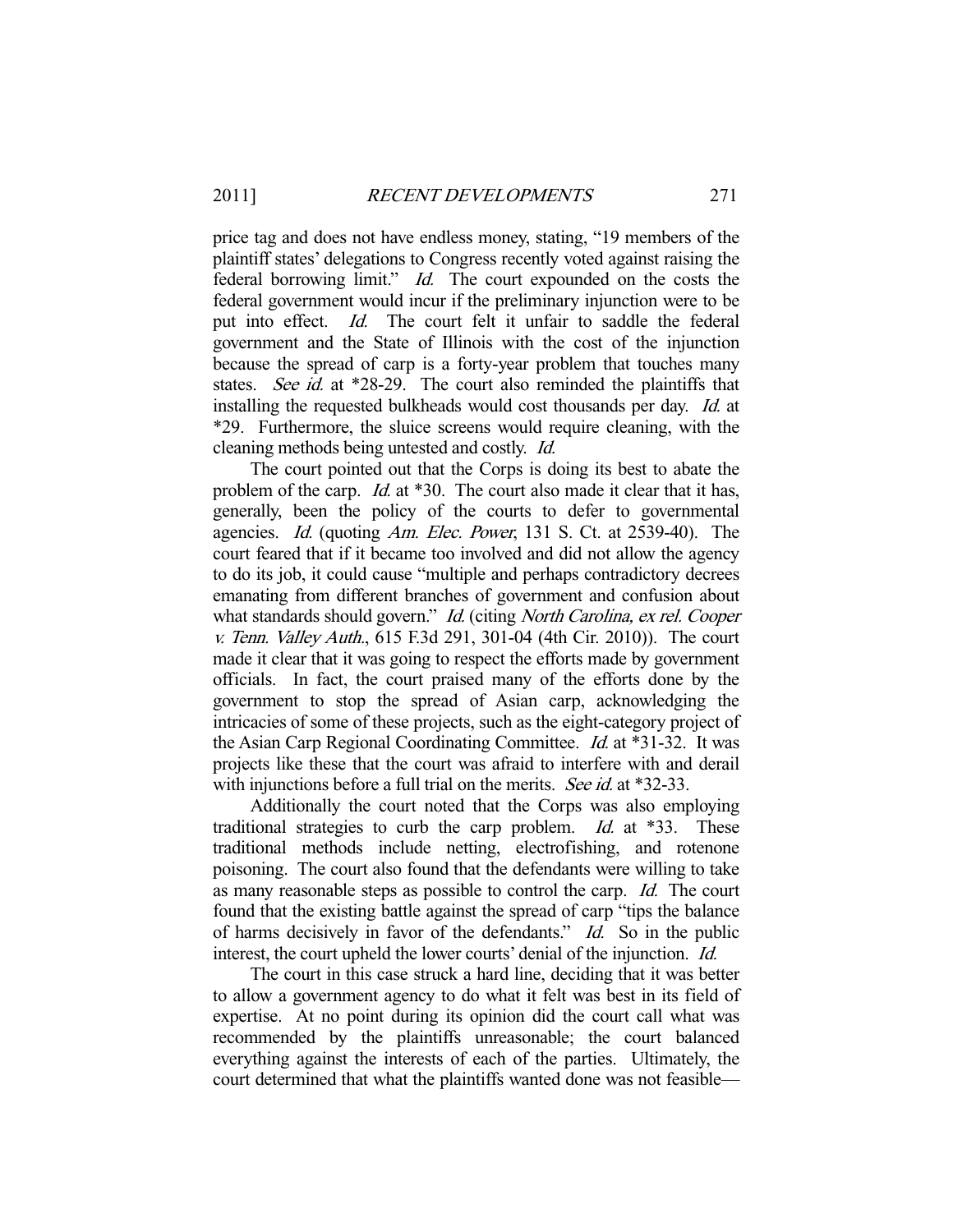either for monetary or practical reasons. The court also did not exclude the possibility of granting the injunction in the future. *Id.* at  $*33$ . The court stated, "[I]f the agencies slip into somnolence or if the record reveals new information at the permanent injunction stage, this conclusion can be revisited."  $Id$  at  $*2$ . This reflects jurisprudence at its best and also demonstrates a real dedication to fairness as well as an open mind for the future.

Jon Adam Ferguson

#### IV. THE ENDANGERED SPECIES ACT

# In re Polar Bear Endangered Species Act Listing and § 4(d) Rule Litigation, No. 08-764 (EGS), 2011 WL 2601604 (D.D.C. June 30, 2011)

 In February 2005, the Center for Biological Diversity (CBD) petitioned the Secretary of the Interior (Secretary) to list the polar bear as a threatened or endangered species under the Endangered Species Act of 1973 (ESA) due to observed and anticipated declines in the Arctic sea ice that is essential for the polar bear's survival. In re Polar Bear Endangered Species Act Listing and § 4(d) Rule Litigation, No. 08-764 (EGS), 2011 WL 2601604, at \*4 (D.D.C. June 30, 2011). After a three-year investigation by the United States Fish and Wildlife Service (FWS), in which over 160,000 pages of documents and approximately 670,000 comment submissions were considered, a final rule listing the polar bear as a threatened species was issued in May 2008. Id. at \*1 (citing Endangered and Threatened Wildlife and Plants; Determination of Threatened Status for the Polar Bear (Ursus Maritimus) Throughout Its Range, 73 Fed. Reg. 28,212 (May 15, 2008) (Listing Rule) (codified at 50 C.F.R. pt. 17 (2010))). Following the publication of the Listing Rule, numerous individuals and organizations brought suit. Id. at \*1. Most notable among the plaintiffs was the CBD, which, among other issues raised, claimed that the polar bear should have been listed as an endangered species. *Id.* at \*8. Also bringing suit was the Conservation Force (CF or joint plaintiffs), which, among other issues raised, claimed that the polar bear should not have been listed as only a threatened species. *Id.* at \*7-8. These suits were consolidated in the United States District Court for the District of Columbia and decided in a memorandum opinion in which the court granted the federal defendants' motion for summary judgment. Id. at \*2. The court held that the FWS's decision to list the polar bear as a threatened species under the ESA represented "a reasoned exercise of the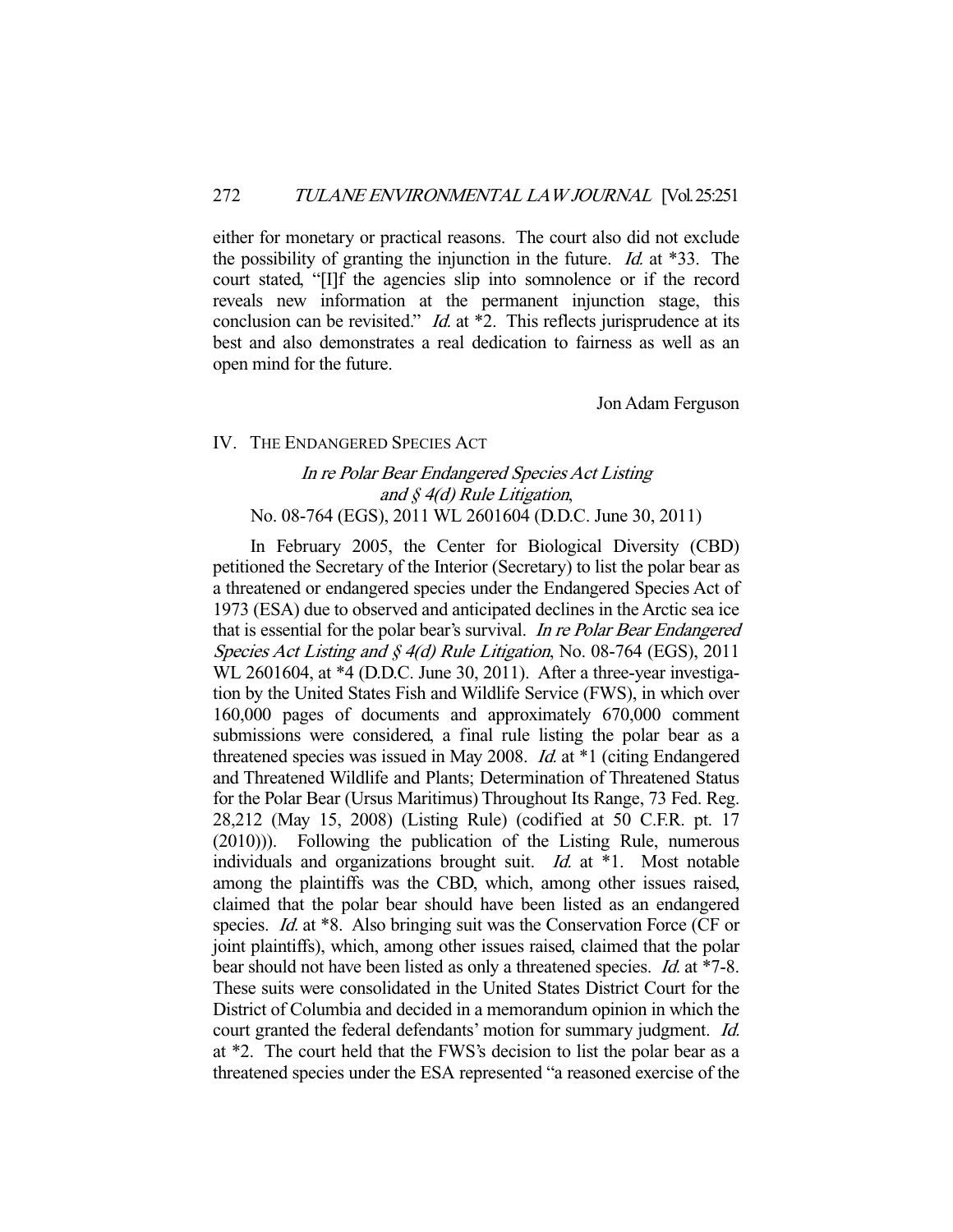agency's discretion based upon the facts and the best available science." Id.

 The statutory terms that were at issue in the cases were primarily confined to the ESA. *Id.* at \*10. The ESA requires the Secretary to publish and maintain a list of species that have been designated as threatened or endangered. *Id.* at  $*3$  (citing ESA, 16 U.S.C.  $\S$  1533(c) (2006)). Congress defined an endangered species as "any species which is in danger of extinction throughout all or a significant portion of its range," while a threatened species is "any species which is likely to become an endangered species within the foreseeable future." Id. (quoting 16 U.S.C.  $\S$  1532(6), (20)). The Secretary must list a species after it determines that "any one or a combination" of five statutorily prescribed factors demonstrate that the species is threatened or endangered. *Id.* (citing 16 U.S.C.  $\S$  1533(a)(1)(A)-(E)). Importantly, the ESA also mandates that this determination must be made "solely on the basis of the best scientific and commercial data available." *Id.* (quoting 16 U.S.C. § 1533(b)(1)(A)).

 Consequently, central to the issues raised before the court was the voluminous record examined by the FWS in determining that the polar bear was a threatened species. An undisputed biological fact established the context for the extensive scientific record. Fatefully, polar bears are "ice-obligate," in that they are evolutionarily adapted to and completely reliant on sea ice for their survival. *Id.* Unfortunately, as the original CBD petition forewarned, the FWS concluded that the extent of sea ice had been decreasing over the preceding decades and it was very likely a trend that would continue for the foreseeable future. *Id.* at  $*4$ . The FWS found that a diminished amount of sea ice led to "nutritional stress in polar bears because of lower overall numbers of ice-dependent prey, decreased access to the prey that remain, shorter hunting seasons and longer seasonal fasting periods, and higher energetic demands from traveling farther and swimming longer distances across open water to reach sea ice." *Id.* at \*5.

 In making the crucial determination of existing and continuing sea ice losses, the FWS relied on research from two prominent outside organizations. First were the complex climate models and other data produced by the International Panel on Climate Change (IPCC), which the FWS supported as the leading body in climate change science. Id. at \*4. In line with the conclusions reached by the IPCC, the FWS attributed sea ice losses to rising "Arctic temperatures caused by greenhouse gas emissions and related changes in atmospheric and oceanic circulation." Id. Importantly, the FWS noted the IPCC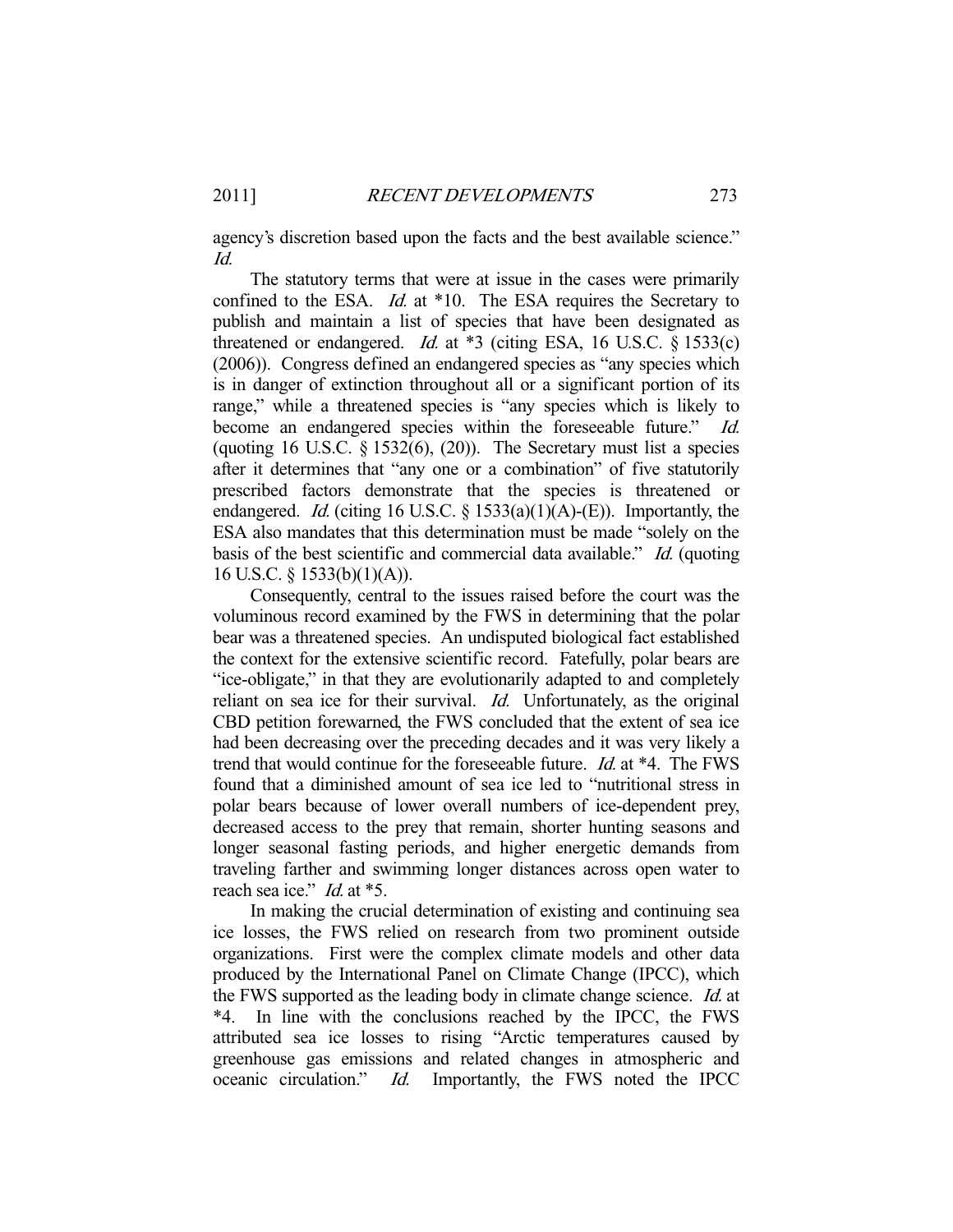prediction that the "global climate system is committed to a continued warming trend through the end of the 21st century" and that the projected warming was "generally consistent across all IPCC climate models, regardless of differences in possible emission levels over that period." Id. Additionally, the FWS commissioned the United States Geological Survey (USGS) to perform further scientific analysis focused on polar bears. Id. at \*5. The USGS divided the polar bear range into four ecoregions based on regional patterns of ice formation: Seasonal Ice, Divergent Ice, Convergent Ice, and Archipelago. Id. at \*6. After utilizing two models to project polar bear population outcomes, the USGS concluded that populations would decline in all four regions over the next 100 years. *Id.* The "Bayesian Network" model, which incorporated multiple stressors including a loss of sea ice, predicted extinction for polar bears in the Seasonal and Divergent Ice ecoregions by year forty-five, and for bears in the Convergent Ice region by year seventy-five. *Id.* With this record before them, the FWS determined that all polar bear populations will be affected by substantial losses of sea ice within the foreseeable future and that polar bears would be unlikely to adapt to these changes. Id. at \*7. While the FWS did not find that the polar bear was "in danger of extinction" in any portion of its range at the time of the listing, it did conclude that the polar bear would likely become an endangered species by mid-century and was therefore a threatened species. Id.

 The plaintiff, the CBD, challenged the FWS's determination that the polar bear was not an endangered species. Id. at \*11. At issue was the distinction the FWS made between a species which "*is* in danger of extinction," an endangered species, and a species "likely to become an endangered species within the foreseeable future," a threatened species. Id. at \*13. In interpreting the language of the ESA, the FWS recognized "two distinct degrees of imperilment based on the temporal proximity of the risk of extinction." Id. Additionally, the FWS detailed four categories of previous endangered species listings, finding that the circumstances surrounding polar bear populations did not fit into any of the categories. Id. at \*12-13. The CBD contended, however, that the temporal proximity distinction was not supported by the statute, contravened the flexible policy of the ESA focused on species recovery, and set an impossibly high bar for an endangered species determination. Id. at \*14. Furthermore, the CBD reasoned that the polar bear fit into three of the four endangered classifications listed by the agency. *Id.* at \*14-16. The CBD argued, for instance, that the FWS's global warming determinations constituted a "catastrophic threat" that brought the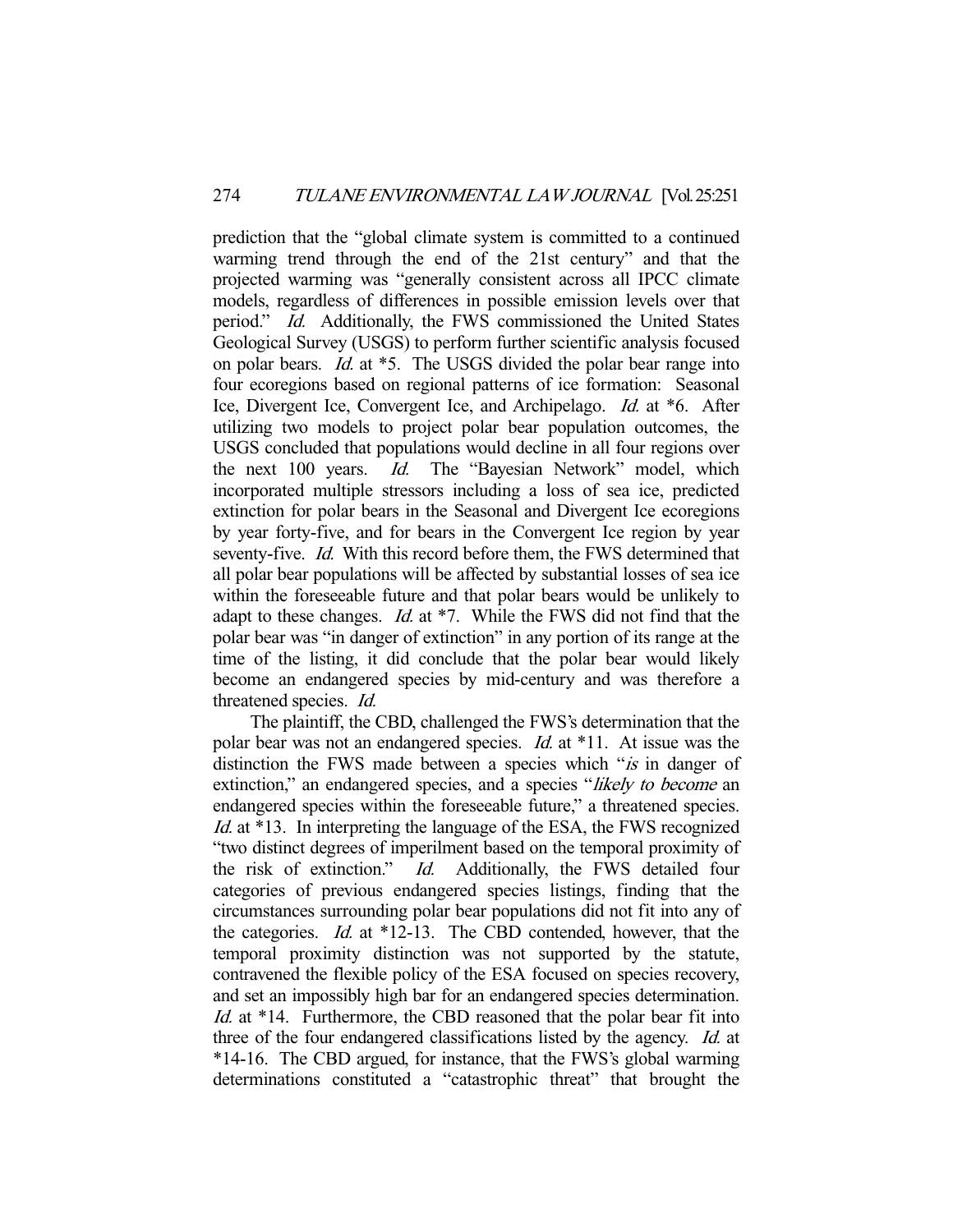species within the FWS category for "[s]pecies facing a catastrophic threat from which the risk of extinction is imminent and certain." Id. at \*12. However, the court upheld the agency's endangered and threatened species temporal distinction as not clearly out of line with congressional intent. The court held that the "very troubling" evidence raised by the CBD was insufficient to outweigh a determination by the FWS that was "well within its discretion." *Id.* at \*18.

 The CBD, along with the CF, also argued that the FWS erred by not designating any polar bear population or ecoregion a distinct population segment (DPS). *Id.* at \*24. The ESA provides that the term "species" incorporates "any distinct population segment." 16 U.S.C. § 1532(16). The CBD pointed to findings in the record illustrating that the "lifehistory dynamics, demography, and present and future status of polar bears in the 4 ecoregions are different," just as the "relationships between polar bears and their sea ice habitat are fundamentally different." *Polar* Bear, 2011 WL 2601604, at \*26. Indeed, the court acknowledged that these distinctions "would seem to be enough to satisfy the minimal criterion" for establishing a DPS. *Id.* at \*27. However, the court held that the agency's decision not to designate any ecoregion as a DPS did not rise to the level of irrationality, especially considering the reasonable FWS determination that the similarities shared by all polar bears, in particular their universal reliance on a sea ice habitat, outweighed the otherwise minor differences between the ecoregions and individual populations. Id.

 The CF also contended that the polar bear should not have been considered a threatened species at the time of the listing. Id. at \*19. The central argument made by the CF was that the FWS arbitrarily selected a forty-five-year time period to represent the "foreseeable future" and that a shorter period would be more reasonable. Id. at \*21. The CF alleged that the FWS did not consider all five factors laid out in the ESA while setting the forty-five-year standard, arguing, for instance, that future regulatory mechanisms, one of the five factors to be considered, cannot be reasonably predicted over a forty-five-year time period. *Id.* at \*22. The court held, however, that the record showed that the FWS did, in fact, consider all five factors and that while a shorter timeframe may have been "*more* foreseeable," and therefore, the joint plaintiffs contend, more reasonable, the applicable standard was instead one of rationality. Id. at \*23 (citing Envtl. Def. Fund v. Costle, 657 F.2d 275, 283 (D.C. Cir. 1981)). The court concluded that the FWS appropriately exercised its discretion in setting a forty-five-year foreseeable future timeline. *Id.*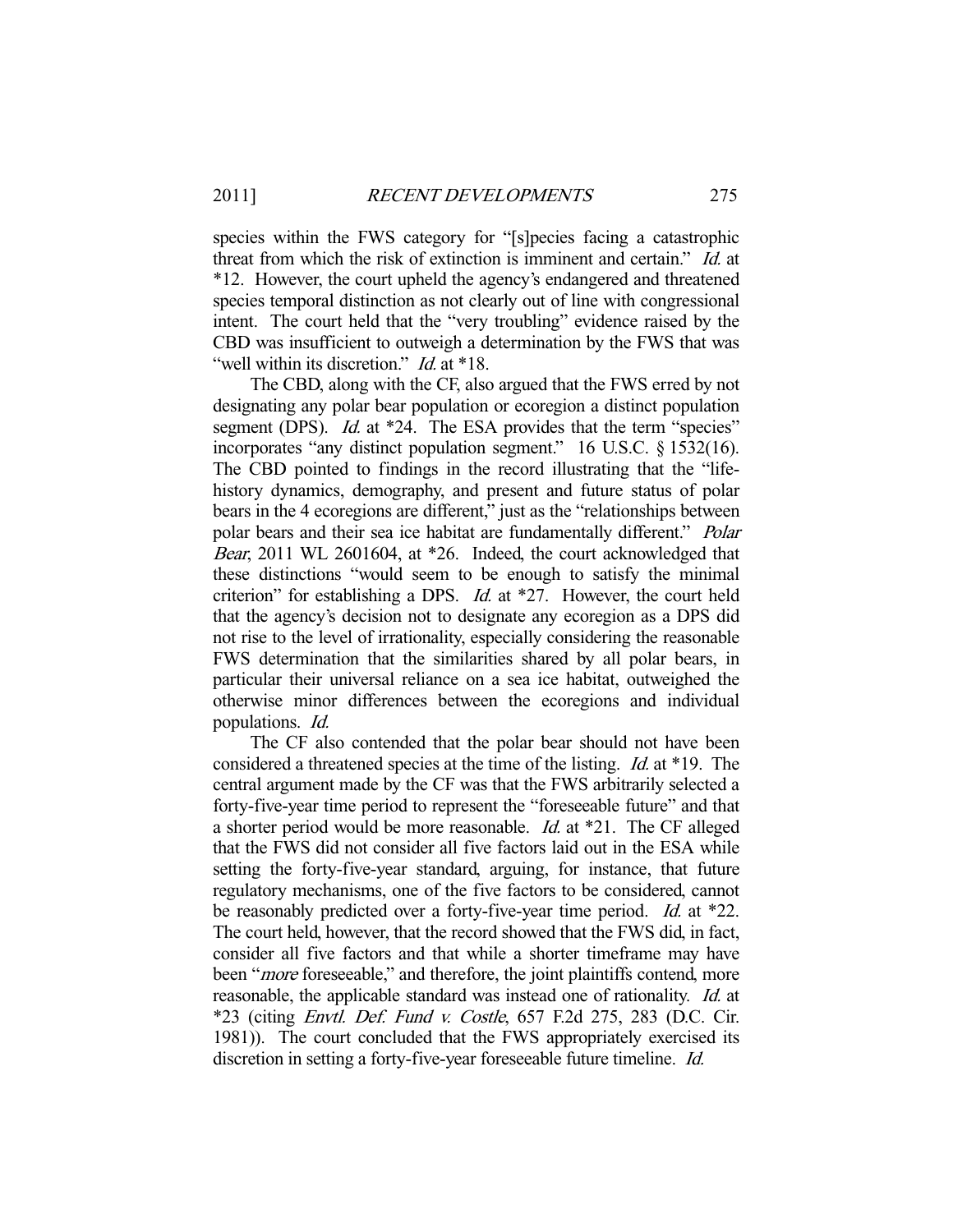In rejecting each of the contentions raised by both the plaintiffs and joint plaintiffs, the court remained ever cognizant of the requisite deference to the agency's judgment that "is particularly appropriate where the decision at issue 'requires a high level of technical expertise.'" Id. at \*9 (quoting Marsh v. Or. Natural Res. Council, 490 U.S. 360, 375-77 (1989)) (citing Ethyl Corp. v. EPA, 541 F.2d 1, 36 (D.C. Cir. 1976)). The court endeavored to hold the agency to "certain minimal standards of rationality" despite a lengthy list of issues, raised by a diverse collection of plaintiffs, that were often undisguised attacks focused purely on the reasonableness of various FWS decisions. *Id.* (quoting Ethyl Corp., 541 F.2d at 36). However, because polar bears are the first species to be listed due to climate change, the agency's troubling conclusions regarding climate change have notably endured our country's administrative and litigious vetting process. Perhaps ESA recognition of the extinction threatening polar bears in the foreseeable future will make them the "canary in the coal mine" for our warming planet.

Roderic Fleming

## V. THE RESOURCE CONSERVATION AND RECOVERY ACT

Adkins v. VIM Recycling, Inc., 644 F.3d 483 (7th Cir. 2011)

In *Adkins v. VIM Recycling, Inc.*, the United States Court of Appeals for the Seventh Circuit held both that multiple state enforcement actions by the Indiana Department of Environmental Management (IDEM) did not trigger the statutory bar to a separate citizen suit under the Resource Conservation and Recovery Act (RCRA) as to nonoverlapping claims and that the *Colorado River* and *Burford* abstention doctrines were inapposite. Adkins v. VIM Recycling, Inc., 644 F.3d 483, 486 (7th Cir. 2011); Co. River Water Conservation Dist. v. United States, 424 U.S. 800 (1976); *Burford v. Sun Oil Co.*, 319 U.S. 315 (1943).

 After a brief overview of the governing law, the court discussed the factual underpinnings and procedural history of the case. The defendants were operators of a solid waste dump site in Elkhart, Indiana, while the citizen plaintiffs were local residents pursuing a RCRA cause of action in federal district court. Adkins, 644 F.3d at 487-88. Notably, the case featured a lengthy history of state government involvement in the defendant's facility, ultimately producing multiple enforcement suits. Id. at 488. In late 2005 and early 2006, the IDEM conducted site visits and determined that the defendant's property violated statutes relating to both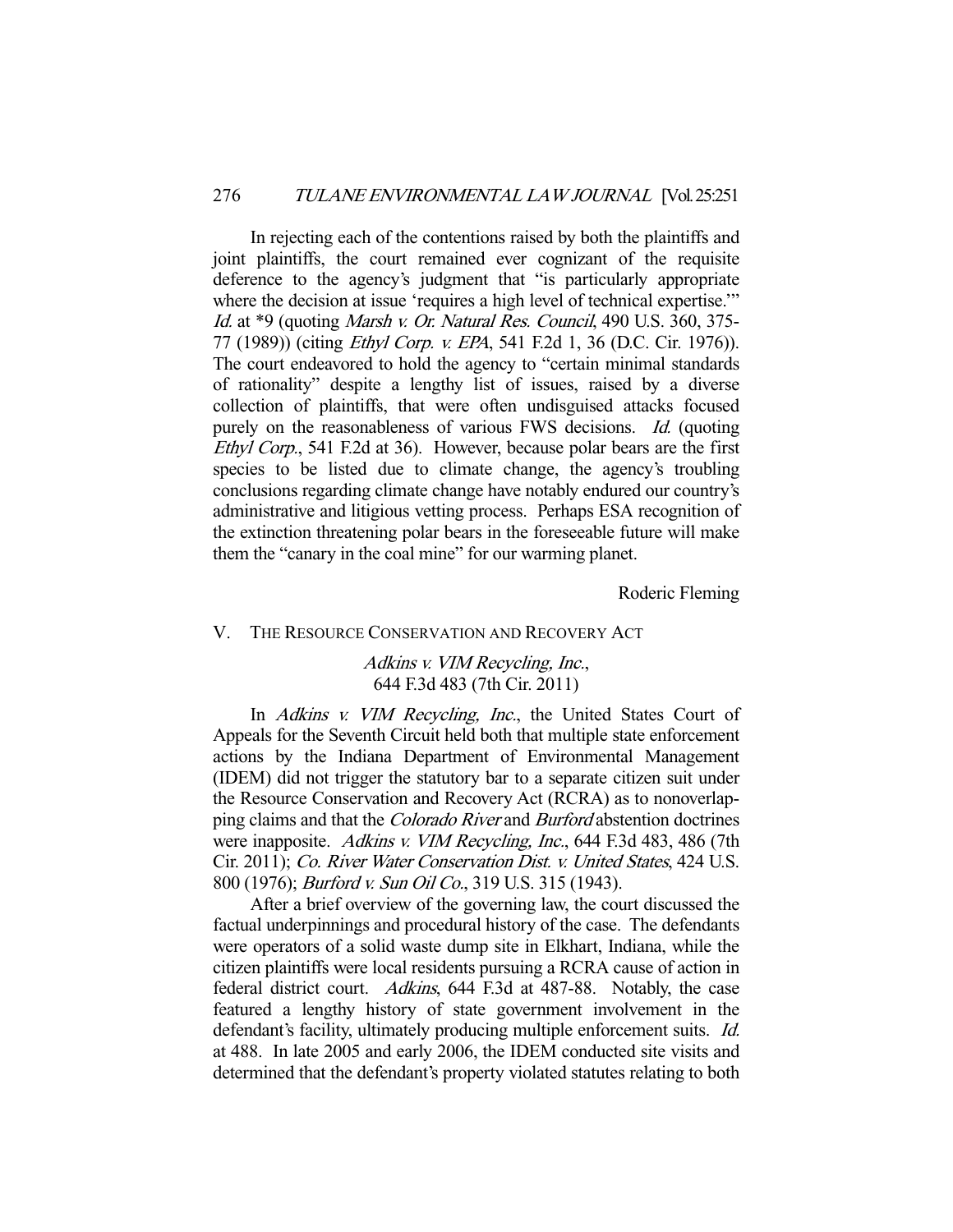air pollution and solid waste disposal. *Id.* The State and the defendant signed an "Agreed Order" in January 2007, which required the defendant

to obtain the required permits for its activities, to stop taking so-called "C" grade waste to non-permitted facilities, to stop putting any unregulated waste on the berm at [its] site, to confirm through sampling and analysis that the berm did not [pose] a threat to human health and the environment, to [discontinue] putting any waste [into its] "C" grade piles, and to remove [all] "C" grade waste by September 2008.

Id. Ultimately, the defendant failed to comply, and the IDEM filed suit in October 2008 in the Circuit Court of Elkhart County to enforce the terms of the Agreed Order, particularly with regard to the defendant's failure to remove the "C" grade waste from its site. *Id.* 

 The unique circumstances of the case arose after the IDEM filed its first lawsuit. Several area residents, who would later become plaintiffs in the federal citizen suit, first sought to intervene in the initial IDEM lawsuit. *Id.* Notably, they sought to expand the scope of the complaint beyond the terms outlined in the Agreed Order. Id. In addition to injunctive relief, the private citizen intervenors further sought damages through common law nuisance, negligence, and trespass causes of action. Id. Following objections by the defendant, the state court permitted the intervenors to join the IDEM lawsuit. The court limited the suit to the allegations contained within the state causes of action, however, excluding the citizen plaintiffs' more expansive claims. *Id.* at 488-89. Ultimately, after voluntarily withdrawing their state law claims outside the scope of the first IDEM lawsuit, the residents pursued a RCRA citizen suit in federal district court. Id. at 489. The residents submitted a Notice of Intent to File a Complaint to the appropriate parties as required by the statute. The statutory waiting period having elapsed with no governmental action, the plaintiffs then filed suit in October 2009 in the Northern District of Indiana. *Id.* The plaintiffs took pains to differentiate their claim from the first IDEM lawsuit, pointing specifically to the limited grounds upon which the Agreed Order, the fulcrum for the state causes of action, was premised. Id. at 489-90.

 The IDEM continued to inspect the defendant's site, finding ongoing violations that resulted in a second lawsuit filed in December 2009 in Elkhart Superior Court. *Id.* at 490. Confronted with three distinct lawsuits, the defendant moved to dismiss the federal citizen suit. Id. First alleging that the district court lacked federal subject matter jurisdiction under RCRA over the plaintiffs' "violation" and "endangerment" claims due to the IDEM's pursuit of those same claims in state court, the defendant also argued that the abstention doctrines established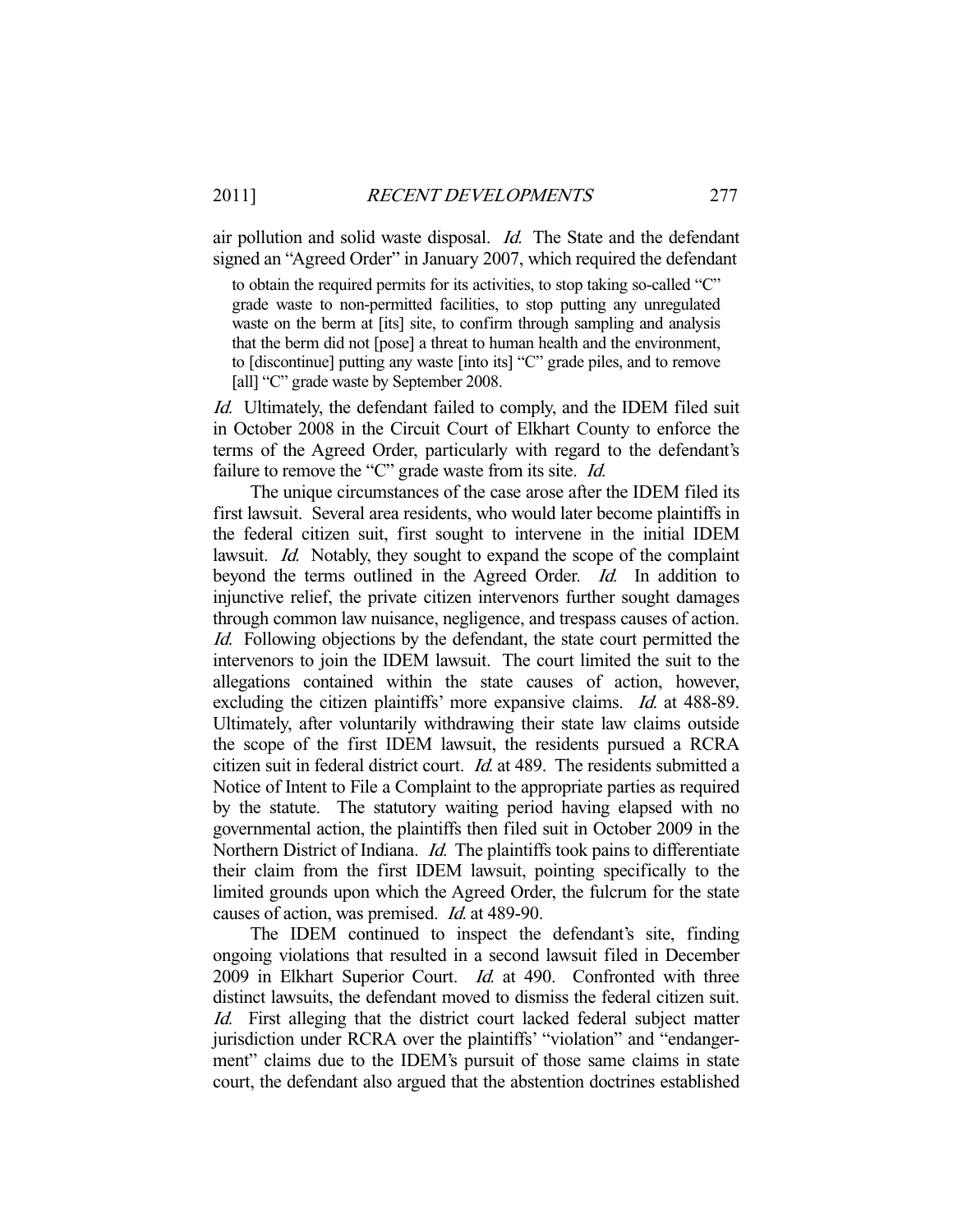by Burford, 319 U.S. 315, and Colorado River, 424 U.S. 800, should apply. Adkins, 644 F.3d at 490. Ultimately, the district court granted the defendant's motion, finding that it lacked jurisdiction over the RCRA violation claim and that it should abstain from exercising jurisdiction over all RCRA claims under the abstention doctrines outlined in Burford and Colorado River. Id. Further, the court elected not to exercise supplemental jurisdiction over the citizen's state law claims. *Id.* 

 On appeal, the Seventh Circuit first addressed the district court's conclusion that it lacked subject matter jurisdiction to adjudicate the RCRA cause of action. *Id.* at 491. First noting that "'[j]urisdiction' means nothing more and nothing less than 'a court's adjudicatory authority,'" the court reasoned that "[t]he jurisdictional category applies only to 'prescriptions delineating the classes of cases (subject matter jurisdiction) and the persons (personal jurisdiction) implicating that authority.'" Id. (quoting Reed Elsevier, Inc. v. Muchnick, 130 S. Ct. 1237, 1243 (2010); Kontrick v. Ryan, 540 U.S. 443, 445 (2004) (internal quotation marks omitted)). Having drawn that distinction, the court observed, "If a rule is genuinely jurisdictional, a federal court has an obligation to raise and decide the issue itself even if the parties do not." Id. Ultimately, the court concluded, "The RCRA prohibition on bringing a citizen suit when the EPA or a state agency 'has commenced and is diligently prosecuting' an action to require compliance with the same permit, standard, or other requirement falls into the category of claimsprocessing rules." Id. at 492. Consequently, the court held that the citizen plaintiffs had alleged "colorable claims for relief directly under RCRA." *Id.* Even if those claims proved unsuccessful, the court concluded, "whether because of a statutory bar or for some other reason, they were substantial enough to give the district court subject matter jurisdiction over the case, including supplemental jurisdiction over the plaintiffs' state law claims." Id. (citing Rabé v. United Air Lines, Inc., 636 F.3d 866, 868-70 (7th Cir. 2011); Gammon v. GC Servs. Ltd. P'ship, 27 F.3d 1254, 1256 (7th Cir. 1994)).

 The court next addressed the defendant's motion to dismiss under Rule 12(b)(6) of the Federal Rules of Civil Procedure for failure to state a claim upon which relief can be granted. Disagreeing sharply with the court below, which had ruled that the second IDEM suit barred the citizens' federal RCRA claim, the appellate court held that RCRA "prohibits only commencement of a citizen suit, not the continued prosecution of such an action that has already been filed." *Id.* at 493. Drawing from case law relating to both the Clean Water Act and the Comprehensive Environmental Response, Compensation and Liability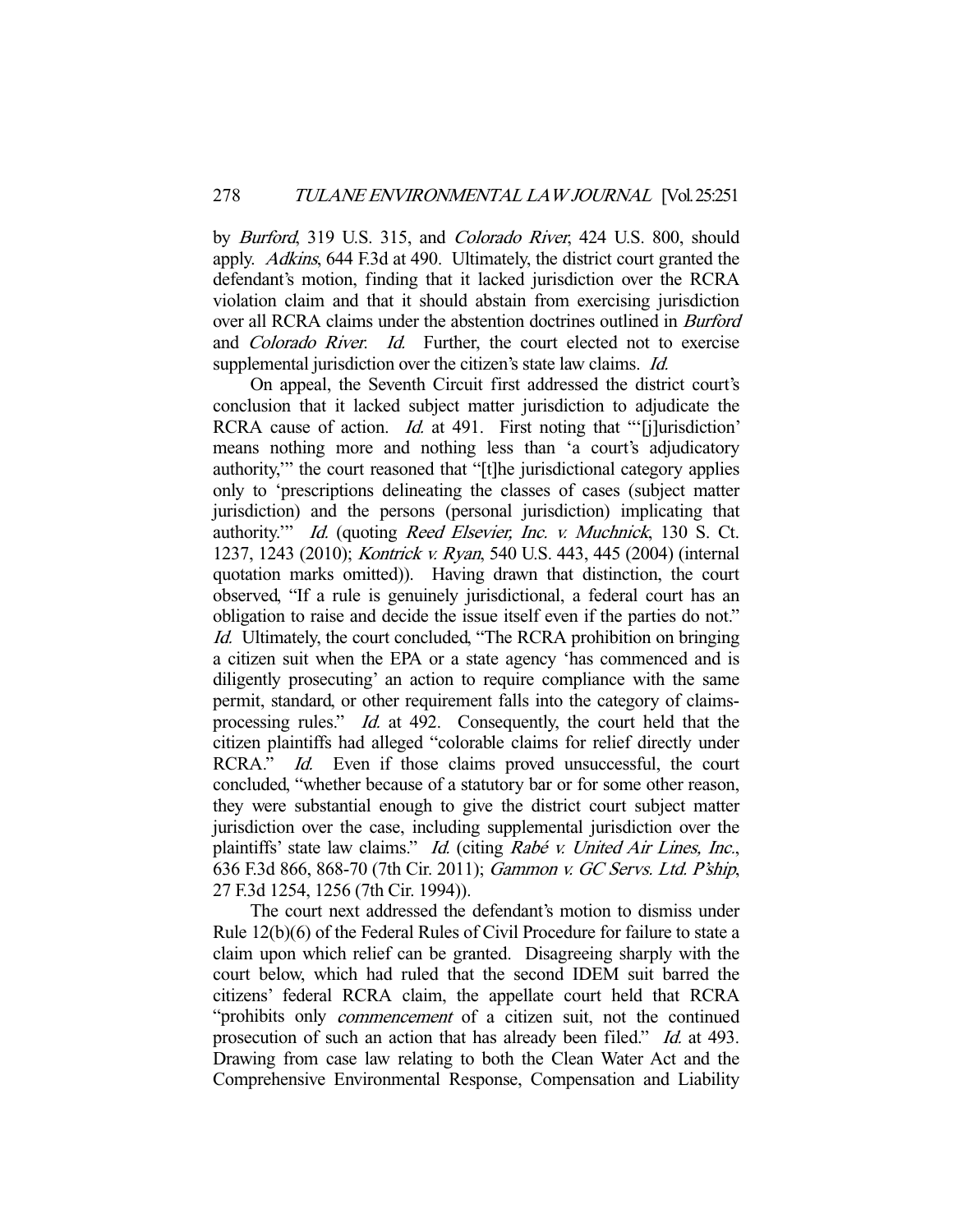Act, the court ultimately concluded that the later-filed second IDEM suit did not impair the plaintiffs' ability to proceed with their citizen suit. *Id.* at 493-94.

 As to the initial state lawsuit representing a potential bar to the citizen suit, the court concluded, "RCRA allows the plaintiffs to pursue their claims that are beyond the scope of the first IDEM suit." *Id.* at 494. The court placed particular emphasis on the specific factual underpinning of each cause of action. To the extent that the plaintiffs' RCRA claims overlapped with the claims the IDEM alleged in its first suit, the court concluded that those claims could not be pursued due to the statutory bar contained in 42 U.S.C.  $\S 6972(b)(1)(B)$  (2006). Adkins, 644 F.3d at 494. Where the citizen suit included allegations related to waste disposal beyond those contained in the state's enforcement action, however, the RCRA claim was not barred by the statute. Id.

 Finally, the court considered the two abstention doctrines outlined in the *Burford* and *Colorado River* decisions. At the outset, the court noted that federal courts have a "virtually unflagging obligation . . . to exercise the jurisdiction given them." Id. at 496 (quoting Colo. River, 424 U.S. at 817). Thus, the court noted, "[A] federal court's ability to abstain from exercising federal jurisdiction 'is the exception, not the rule,' and can be justified only in exceptional circumstances." Id. at 496 (quoting Ankenbrandt v. Richards, 504 U.S. 689, 705 (1992)). Those exceptional circumstances exist "'where denying a federal forum would clearly serve an important countervailing interest,' such as 'considerations of proper constitutional adjudication,' 'regard for federal-state relations,' or 'wise judicial administration." *Id.* at 496-97 (quoting *Quackenbush v. Allstate* Ins. Co., 517 U.S. 706, 716 (1996)).

Specifically, the *Colorado River* abstention doctrine applies "when parallel state court and federal court lawsuits are pending between the same parties." *Id.* at 497-98. The appropriate test involves a "two-part" inquiry" in which the district court must first determine whether the state and federal actions are indeed parallel. *Id.* at 498 (citing Tyrer v. City of South Beloit, 456 F.3d 744, 751 (7th Cir. 2006)). Second, the court must determine whether "exceptional circumstances" justify abstention. Id. Under Tyrer, lawsuits are parallel under Colorado River when "substantially the same parties are contemporaneously litigating substantially the same issues." *Id.* (quoting *Tyrer*, 456 F.3d at 752). Ultimately, the court concluded, "The first and second IDEM suits are not parallel to this citizen suit for purposes of Colorado River abstention." *Id.* at 499. The court noted that the parties were different, the claims were different, and the federal court had exclusive jurisdiction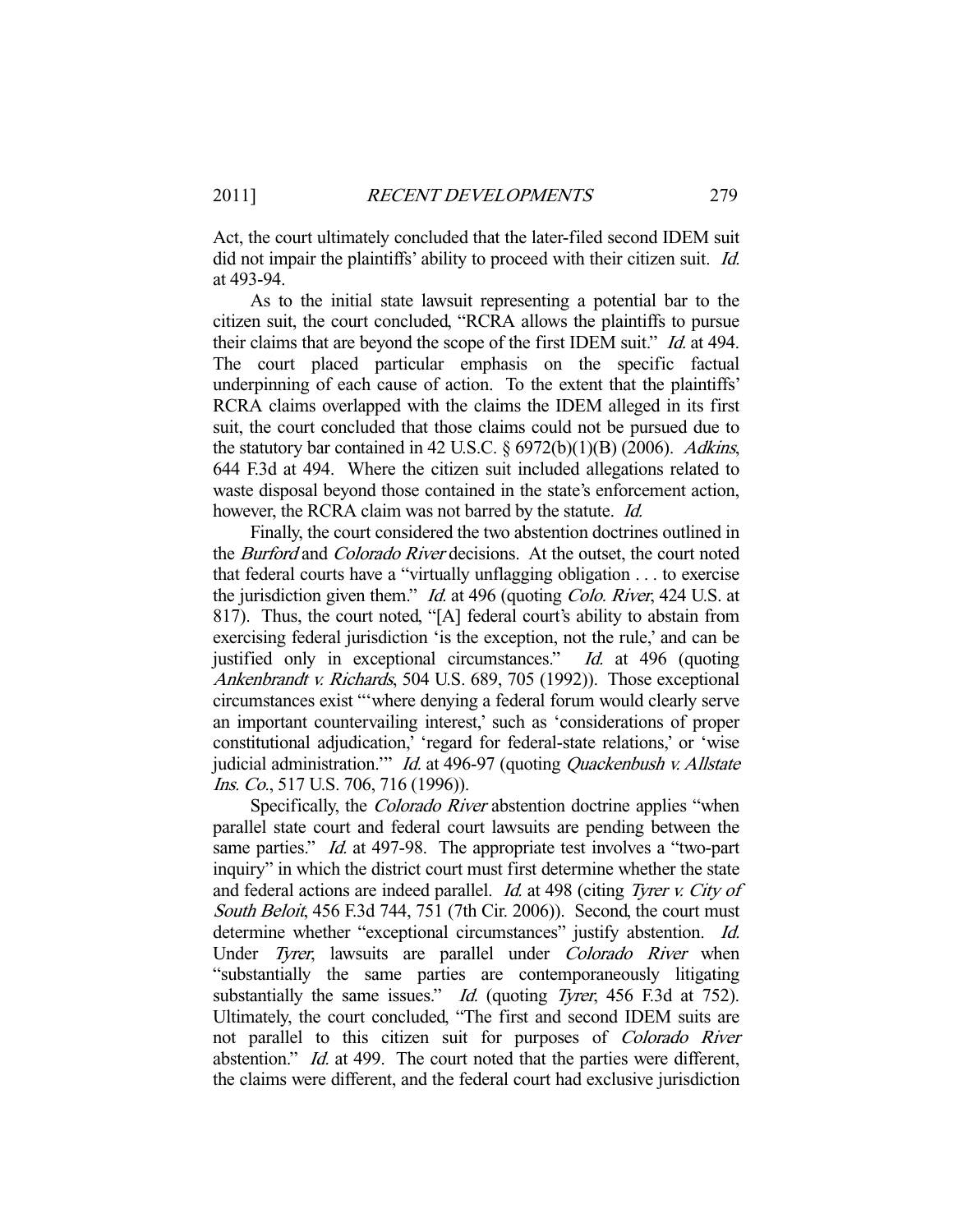over the plaintiffs' "endangerment" claim, rendering Colorado River abstention inappropriate. Id. at 499-500.

 Next, the court looked to the Tyrer precedent to determine whether exceptional circumstances indeed existed. Among the factors to be considered were:

1) whether the state has assumed jurisdiction over property; 2) the inconvenience of the federal forum; 3) the desirability of avoiding piecemeal litigation; 4) the order in which jurisdiction was obtained by the concurrent forums; 5) the source of governing law, state or federal; 6) the adequacy of state-court action to protect the federal plaintiff's rights; 7) the relative progress of state and federal proceedings; 8) the presence or absence of concurrent jurisdiction; 9) the availability of removal; and 10) the vexatious or contrived nature of the federal claim.

#### *Id.* at 500-01 (quoting *Tyrer*, 456 F.3d at 754).

 Having enumerated the above factors, the court noted that a balancing must be undertaken, but with that balance "heavily weighted in favor of the exercise of jurisdiction." *Id.* at 501 (quoting *Moses H. Cone* Mem'l Hosp. v. Mercury Constr. Corp., 460 U.S. 1, 16 (1983)). Ultimately, the court concluded that the district court's invocation of Colorado River abstention was "unprecedented." Id. at 502. In the court's view, the RCRA citizen suit, having met the statutory requirements, was entitled to proceed. None of the above factors having been present to make abstention appropriate under Colorado River, the court next turned to the *Burford* abstention doctrine. *Id.* at 503.

The court first noted that *Burford* abstention arises when "parallel federal court jurisdiction would interfere with a specially designed state regulatory scheme." *Id.* at 503-04 (citing *Burford*, 319 U.S. at 332-34). The court then observed that subsequent decisions had limited the applicability of Burford abstention to two circumstances: where the court "is faced with 'difficult questions of state law' that implicate significant state policies," and where "concurrent federal jurisdiction would 'be disruptive of state efforts to establish a coherent policy with respect to a matter of substantial public concern." *Id.* at 504 (quoting New Orleans Pub. Serv., Inc. v. Council of New Orleans, 491 U.S. 350, 361 (1989)). While the district court in the instant case concluded that Burford abstention was appropriate because Indiana had acted to achieve its own environmental goals, with which the citizen suit would interfere, the circuit court arrived at exactly the opposite conclusion. Id. at 506.

 The court noted, among other factors, "Suits brought under Indiana's environmental laws are heard in courts of general jurisdiction throughout the state." *Id.* at 504 (citing IND. CODE  $\S$  13-30-1-9 (2011)).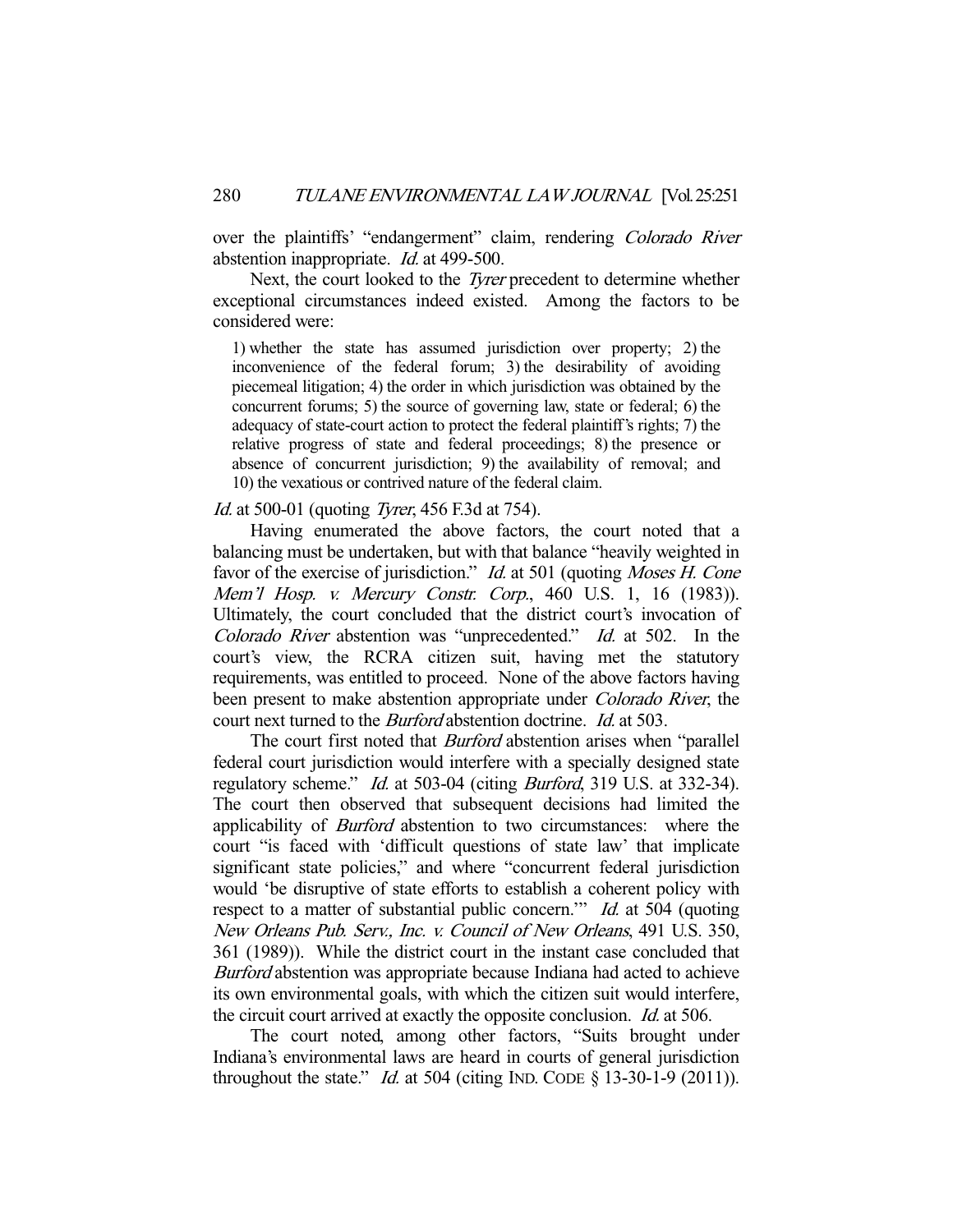"The mere existence of a state regulatory regime," the court reasoned, "even one providing an option for special masters and specific relief, does not permit federal courts to abstain." Id. at 505 (citing New Orleans, 491 U.S. at 362). The court concluded that the plaintiffs' citizen suit in the instant case was not a collateral attack on any permitting or other regulatory decision by the State of Indiana. Id. at 506. Rather, the court noted that the suit was "structured to complement and enhance IDEM's efforts." Id. Ultimately, the Seventh Circuit found, "The district court's decision to abstain from exercising its jurisdiction under Burford was an abuse of discretion." *Id.* The court reasoned:

Allowing the plaintiffs to bring their citizen suit under RCRA in federal court will not disrupt IDEM's comprehensive regulatory efforts. To the contrary, exercise of federal jurisdiction in these circumstances will further federal and state environmental policy goals without any real risk of disruption of regulatory efforts by the concerned governmental agencies.

Id. Having concluded that the plaintiffs' nonoverlapping RCRA citizen suit claims should go forward and that the *Colorado River* and *Burford* abstention doctrines should not have been invoked below, the appellate court reversed the lower court's decision and remanded the action for further proceedings. *Id.* at 507.

 The Seventh Circuit's sound reasoning in this case represents a particularly strong victory for plaintiffs, many of whom rely upon the citizen suit provisions of federal environmental statutes to pursue meritorious claims where state or federal agencies are either dilatory in their prosecution or unwilling to intervene against polluters. Judge Hamilton's opinion makes clear that where citizen plaintiffs clear the statutory hurdles Congress has included in the legislative framework, abstention should be the exception, not the rule.

Jonathan Cardosi

## VI. COASTAL PROPERTY RIGHTS IN TEXAS

# Severance v. Patterson, 345 S.W.3d 18 (Tex. 2010)

In *Severance v. Patterson*, the Supreme Court of Texas held that under state law, Texas does not recognize a "rolling" public beachfront easement over previously unencumbered private beachfront property. 345 S.W.3d 18, 31, 34 (Tex. 2010). In response to a series of certified questions issued by the United States Court of Appeals for the Fifth Circuit, the Supreme Court of Texas determined that neither common law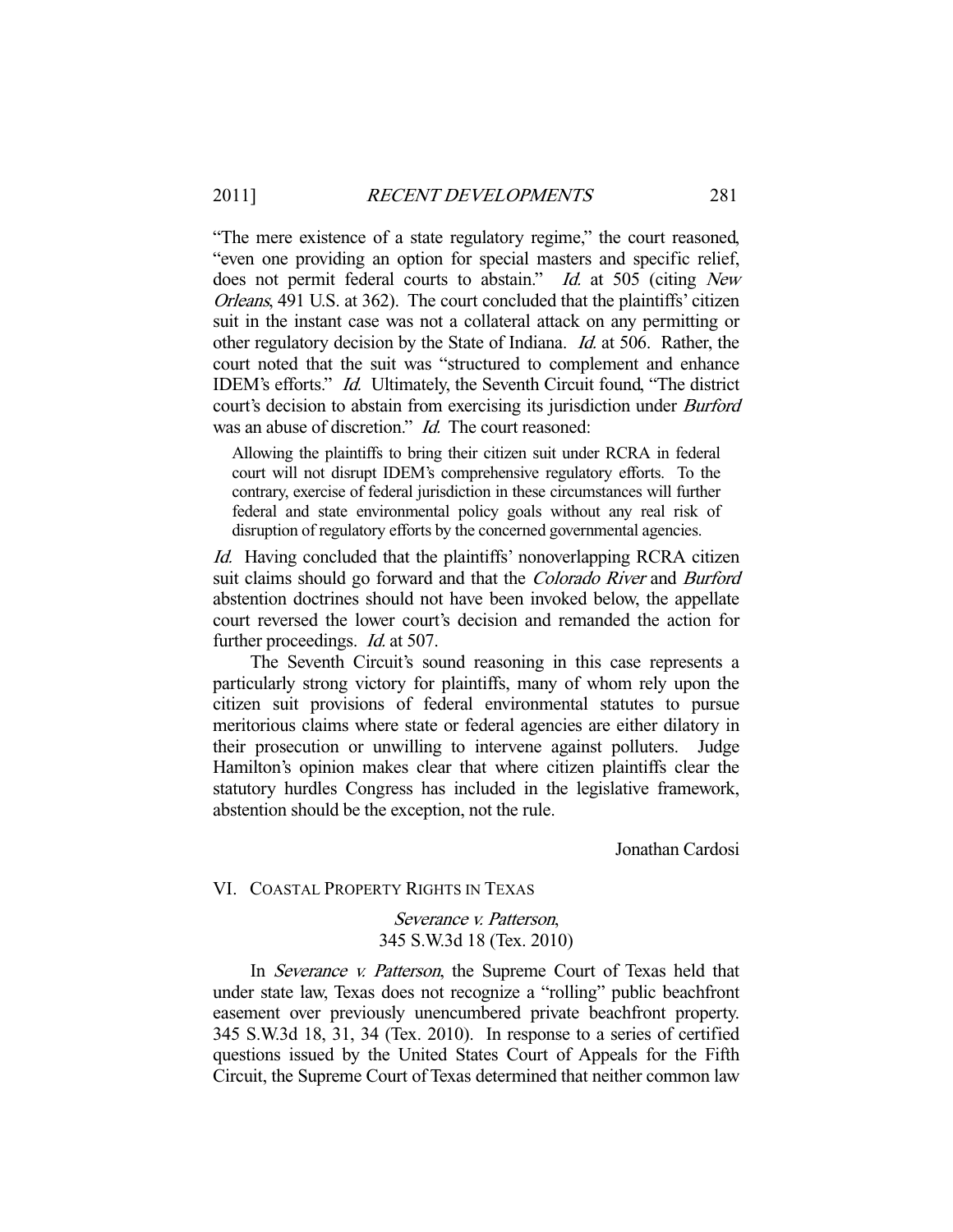doctrine nor the Texas Open Beaches Act permits private beachfront properties on Galveston Island's West Beach to become impressed with a right of public use without compensation or proof of an easement. *Id.* at 22, 35. Therefore, the State's assertion that a portion of Carol Severance's property came to be located on a public beachfront easement after the vegetation line was pushed landward, as a result of Hurricane Rita, is not supported under common law doctrine or the Open Beaches Act. Id. at 22, 38.

 Under Texas law, the wet beach, or area where the soil is "covered by the bays, inlets, and arms of the Gulf of Mexico within tidewater limits," constitutes public property held in trust for the benefit of all citizens. Id. at 26 (quoting Lorino v. Crawford Packing Co., 175 S.W.2d 410, 413 (Tex. 1943)) (citing *Landry v. Robison*, 219 S.W. 819, 820 (Tex. 1920); De Meritt v. Robison Land Comm'r, 116 S.W. 796, 797 (Tex. 1909); TEX. NAT. RES. CODE § 11.012(c) (2011)). Because of the changing nature of the coastal landscape due to the tide, wind, and other natural occurrences, an individual who purchases beachfront property along the Texas coast "does so with the risk that their property may eventually, or suddenly, recede into the ocean." *Id.* at 28. Furthermore, the private owner loses his property to the public trust when beachfront property recedes seaward and becomes submerged under the ocean as a part of the wet beach. *Id.* The wet beach consists of the area from the mean low tide to the mean high tide. *Id.* at 25. Dry beaches, on the other hand, are the areas from the mean high tide line to the vegetation line and, unlike the state-owned wet beaches, are often privately owned. Id. The Texas Legislature has recognized:

[T]he existence of a public right to an easement in a privately owned dry beach area of West Beach is dependent on the government's establishing an easement in the dry beach or the public's right to use of the beach "by virtue of continuous right in the public since time immemorial."

*Id.* (quoting TEX. NAT. RES. CODE  $\S 61.001(8)$ ). Consequently, public beaches under Texas law consist of wet beaches, state-owned dry beaches, and private property on dry beaches where a public easement has been established by the state. Id.

In *Luttes v. State*, the Supreme Court of Texas designated the "mean" high tide line" as the point where the public trust ends and private rights may be asserted. Id. at 28 (citing Luttes v. State, 324 S.W.2d 167, 191-92) (Tex. 1958)). Although the designation provided certainty as to the nature and location of coastal boundaries pertaining to private lands and beach areas held in public trust, the Texas Legislature expressed concern that the Luttes decision might encourage "overanxious developers" to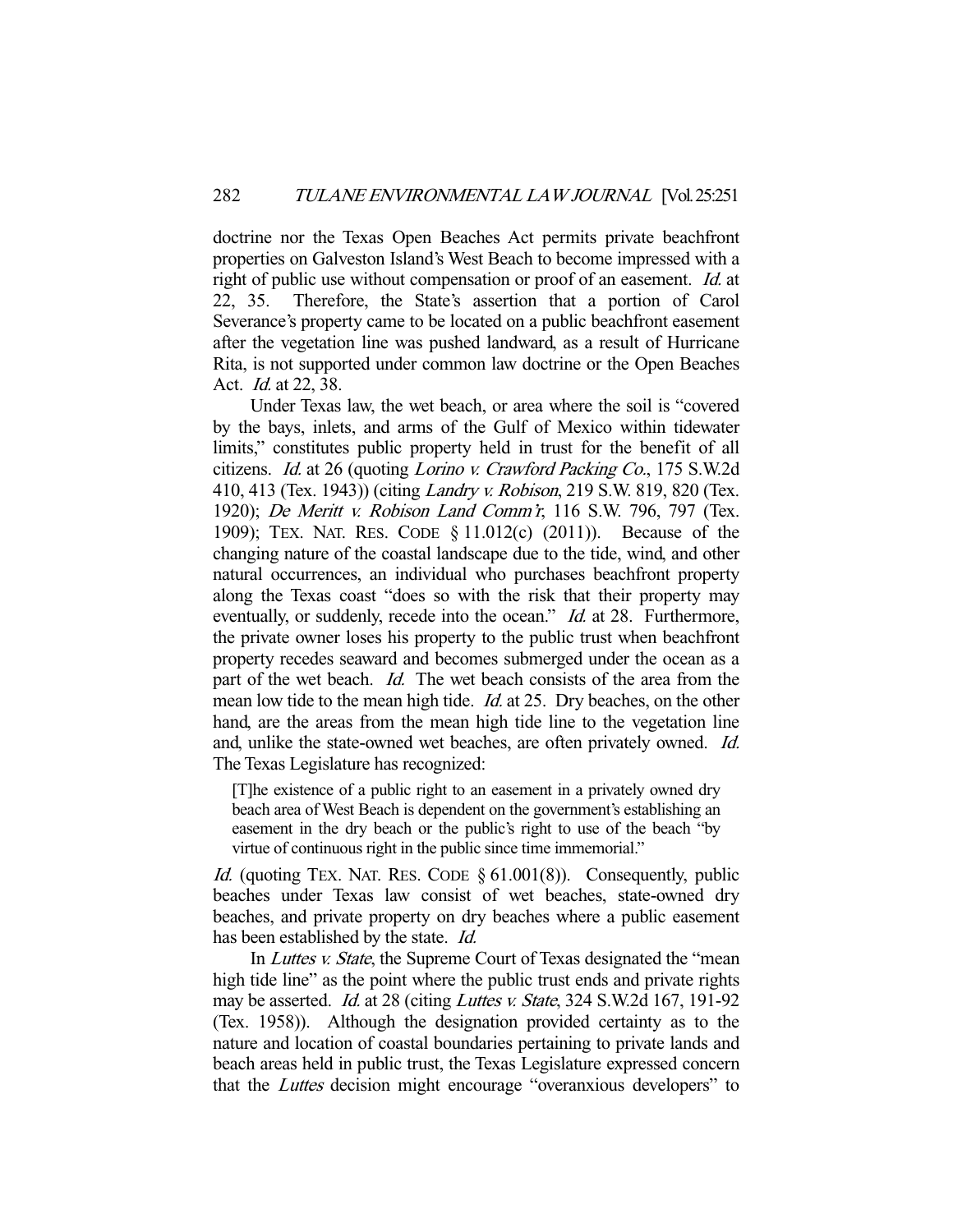erect barriers near high tide areas in an attempt to exclude public access onto private beachfront property. *Id.* at 29 (citing TEX. LEGIS. BEACH STUDY COMM., THE BEACHES AND ISLANDS OF TEXAS, 57th Leg., at 1 (1961), available at http://www.lrl.state.tx.us/scanned/interim/56/56\_B352. pdf; INTERIM BEACH STUDY COMM., FOOTPRINTS IN THE SANDS OF TIME, 65th Leg., at 22 (Tex. 1969), available at http://www.lrl.state.tx.us/scanned/ interim/60/B352.pdf). In response to an actual finding of such exclusionary measures, Texas enacted the Open Beaches Act (OBA) as a means of enforcing both the public's right to access and use state-owned beaches and the public's right to use the dry beach on private property where an easement exists. *Id.* (citing TEX. NAT. RES. CODE §§ 61.011(a), .013(a)). Although Texas contemplated a "free and unrestricted right of ingress and egress to State-owned beaches" through passage of the OBA, the Act itself articulates an intention not to create new substantive rights for public easements along Texas's beaches and recognizes that "mere pronouncements of encumbrances on private property rights are improper." *Id.* at 22, 29.

 In this case, a public beachfront easement for use of a privately owned parcel "seaward of Severance's . . . property" existed prior to her purchase of land on West Beach. *Id.* at 22. Upon purchase of the property in 2005, Severance received an OBA-mandated disclosure from the Texas General Land Office (GLO) explaining that her property "may become located on a public beach due to natural processes such as shoreline erosion" and, as a result, the state could commence suit against the property owner in an attempt to "forcibly remove any structures that come to be located on the public beach." *Id.* at 30 (citing TEX. NAT. RES. CODE § 61.025). Five months after Severance purchased the property, Hurricane Rita devastated the adjacent parcel, causing the vegetation line to be moved landward towards her property. Id. at 22. As a result, Severance's house came to be located seaward of the vegetation line on a public beachfront easement. Id. In June of 2006, the GLO ordered Severance to remove her home on Kennedy Drive due to its location on a public beach and offered her \$40,000 to remove or relocate her home "if she acted before October 2006." Id. at 31.

 Severance filed suit in the United States District Court for the Southern District of Texas claiming that the State, in its attempt to enforce a public easement without proving its existence on property not previously encumbered by an easement, "infringed her federal constitutional rights and [the action] constituted (1) an unreasonable seizure under the Fourth Amendment, (2) an unconstitutional taking under the Fifth and Fourteenth Amendments, and (3) a violation of her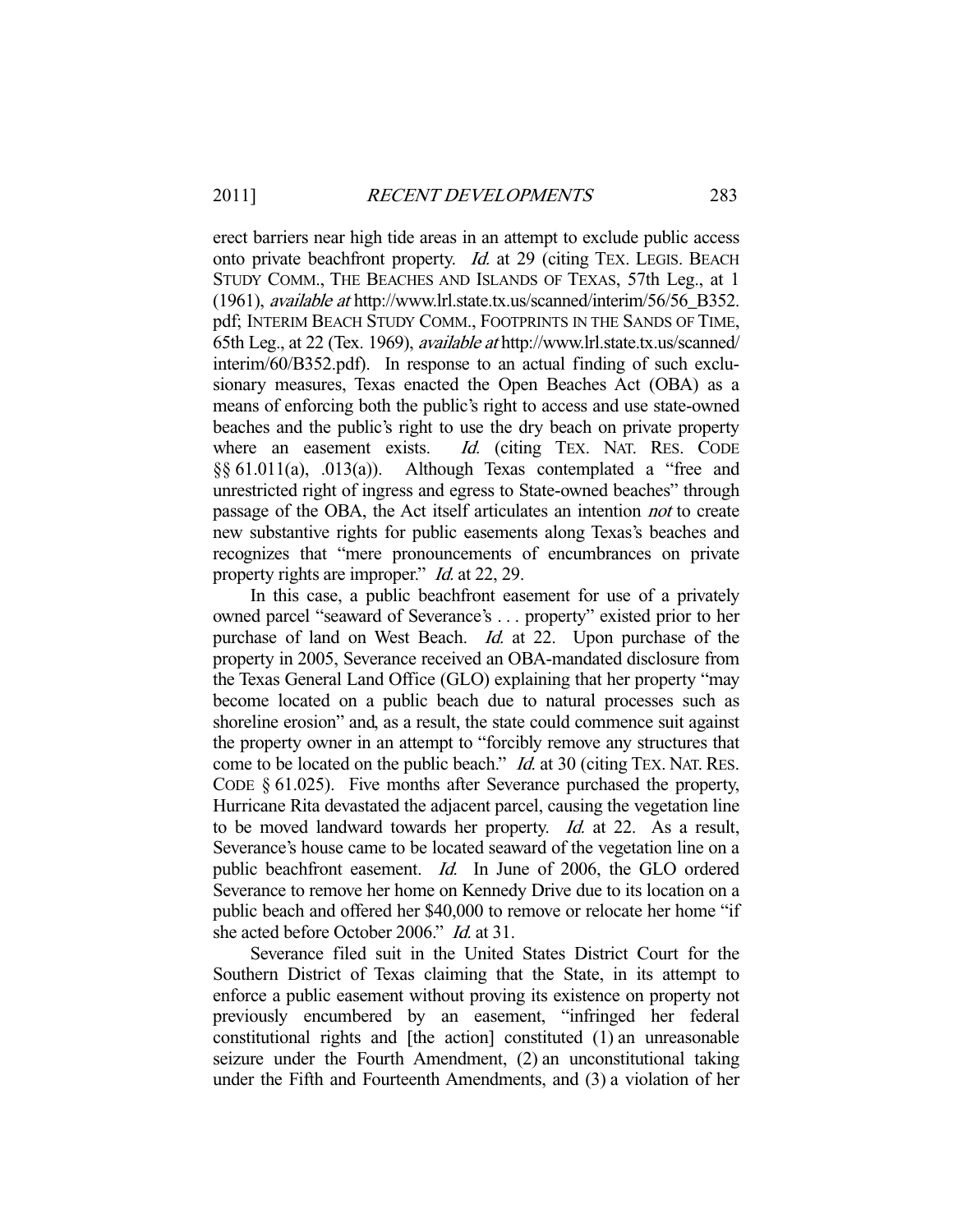substantive due process rights under the Fourteenth Amendment." Id. at 23. The district court granted the State's motion to dismiss Severance's claim on the merits and held that, under Texas law, an easement on a parcel landward of the plaintiff's property "pre-existed her ownership of the property and that after an easement to private beachfront property had been established between the mean high tide and vegetation lines, it 'rolls' onto new parcels of realty according to natural changes to those boundaries." Id. (citing Severance v. Patterson, 485 F. Supp. 2d 793, 802-04 (S.D. Tex. 2007)). Although Severance appealed her Fourth and Fifth Amendment challenges to the proposed state action, the Fifth Circuit determined that her Fifth Amendment takings claim was not ripe, but certified three questions pertaining to the Fourth Amendment seizure claim to the Supreme Court of Texas: (1) whether Texas law recognizes a rolling beachfront easement; (2) whether the authority to recognize such an easement, if it exists, is derived from common law or construction of the OBA; and (3) whether landowners are entitled to receive compensation for limitations on use of property impacted by rolling easements which occur as a result of sudden and dramatic changes in coastal boundaries. Id. at 21 (citing Severance v. Patterson, 566 F.3d 490, 503-04 (5th Cir. 2009), certified questions accepted, 52 TEX. SUP. CT. J. 741 (May 15, 2009)).

 As mentioned earlier, the existence of a public access easement on privately owned dry beach area is "dependant [sic] on the government's establishing an easement in the dry beach or the public's right to use of the beach 'by virtue of continuous right in the public since time immemorial." *Id.* at 25 (quoting TEX. NAT. RES. CODE  $\S$  61.001(8)). In addressing the first question of whether the state of Texas recognizes a "rolling" public beachfront easement, the supreme court made reference to the fact that "the Texas Legislature expressly disclaimed any interest in title [to private property on Galveston Island] obtained from the Jones and Hall Grant after [Texas] was admitted to the Union." *Id.* at 31 (citing Seaway Co. v. Attorney Gen., 375 S.W.2d 923, 928 (Tex. Civ. App. 1964)). The court further reasoned that in light of the absence of any "inherent title limitations" or historical custom allowing for public use on private West Beach property, an easement does not automatically "roll" onto the property of an adjoining landowner without "proof of prescription, dedication, or customary rights in the property so occupied." Id. at 31 (quoting Severance, 566 F.3d at 504).

 In justifying its conclusion, the court drew an important distinction between the gradual and imperceptible changes in beachfront boundaries which result from the "daily ebbs and flows of the tide" and the sudden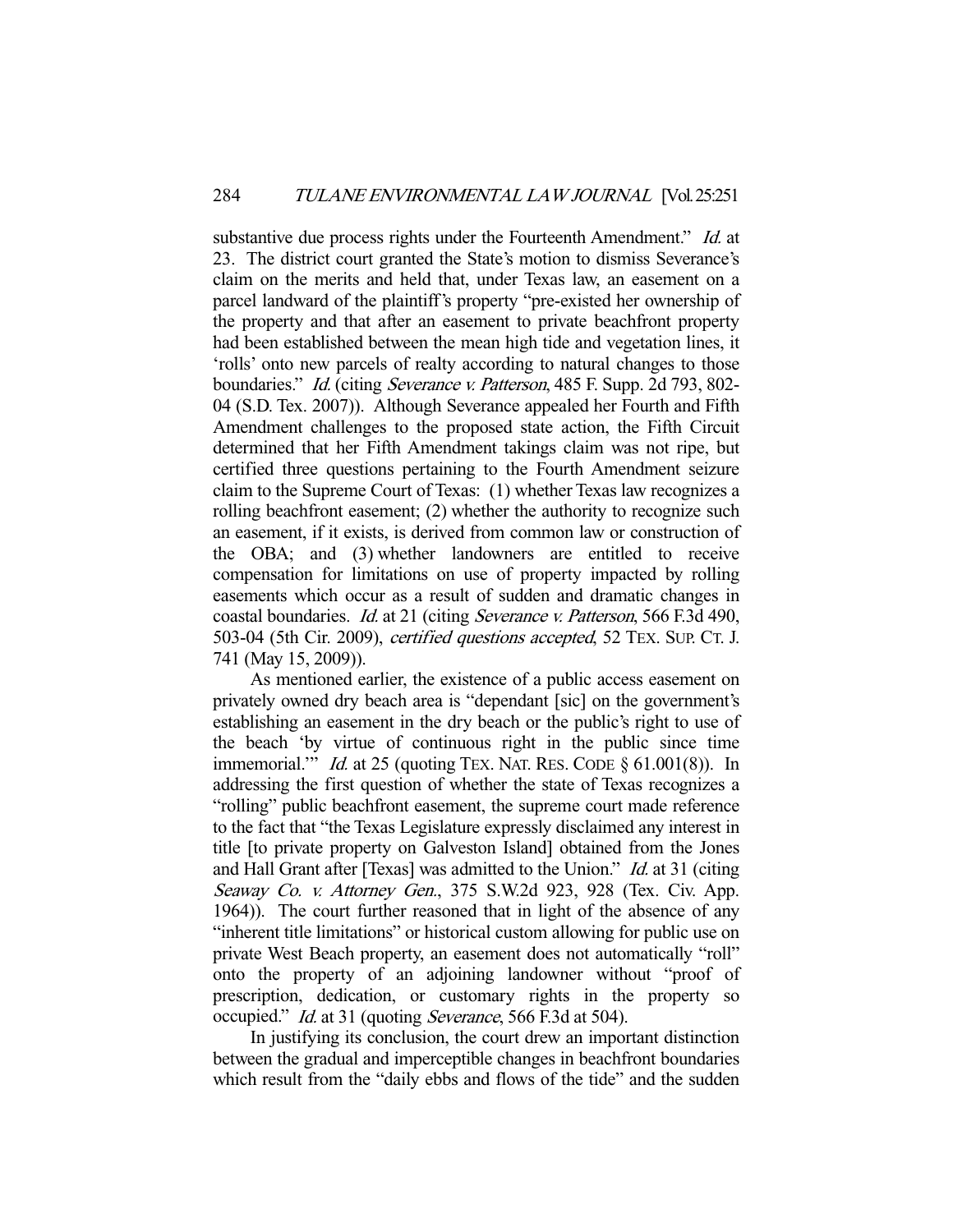and perceptible changes caused by avulsive events such as hurricanes and tropical storms. Id. at 32. In emphasizing the "different practical implications" of such natural events, the court noted that beachfront property owners generally gain or lose land that is "gradually or imperceptibly added to or taken away from their banks or shores through erosion, the wearing away of land, and accretion, the enlargement of the land." Id. at 32-33 (citing *Coastal Indus. Water Auth. v. York*, 532 S.W.2d 949, 952 (Tex. 1976) (discussing erosion, accretion, and avulsion doctrines affecting property boundaries and riparian ownership in the Houston Ship Channel)). The court reasoned that in addition to the availability of ample time for the state and private landowners to reach a solution when coastal boundary movement is gradual, "[i]t would be an unnecessary waste of public resources to require the State to obtain a new judgment for each gradual and nearly imperceptible movement of coastal boundaries exposing a new portion of dry beach." *Id.* at 33.

 In the case of avulsive events, however, the court reasoned that the private land encumbered by the easement is lost to the public trust when the land becomes submerged under water, along with the easement attached to that land.  $Id$ . In justifying the State's duty to establish a separate easement on the newly created dry beach, the court considered the sudden and devastating nature of avulsive events and reasoned, "[I]t would be impossible to prove continued public use in the new dry beach, and it would be unfair to impose such drastic restrictions through the OBA upon an owner in those circumstances without compensation." Id. at 33 (citing Westgate, Ltd. v. State, 843 S.W.2d 448, 452 (Tex. 1992)). The court noted that any interpretation of an expansive public right to access dry beaches, even when the land the easement originally attached to is eroded, poses the threat of "divest[ing] private owners of significant rights without compensation because the right to exclude is one of the most valuable and fundamental rights possessed by property owners." Id. at 33-34 (citing Town of Flower Mound v. Stafford Estates Ltd. P'ship, 135 S.W.3d 620, 634 (Tex. 2004) (referring to the right to exclude as "one of the most essential sticks in the bundle of rights that are commonly characterized as property" (quoting *Dolan v. City of Tigard*, 512 U.S. 374, 393 (1994)))). Thus, in answering each of the certified questions, the court ultimately determined that neither common law nor the OBA recognizes a rolling public beachfront easement on private property without compensation or proof of prescription.

 In his dissenting opinion, Justice Medina criticized the majority's recognition of a distinction between gradual and avulsive movements of beachfront coastline when "both [gradual and sudden] events are natural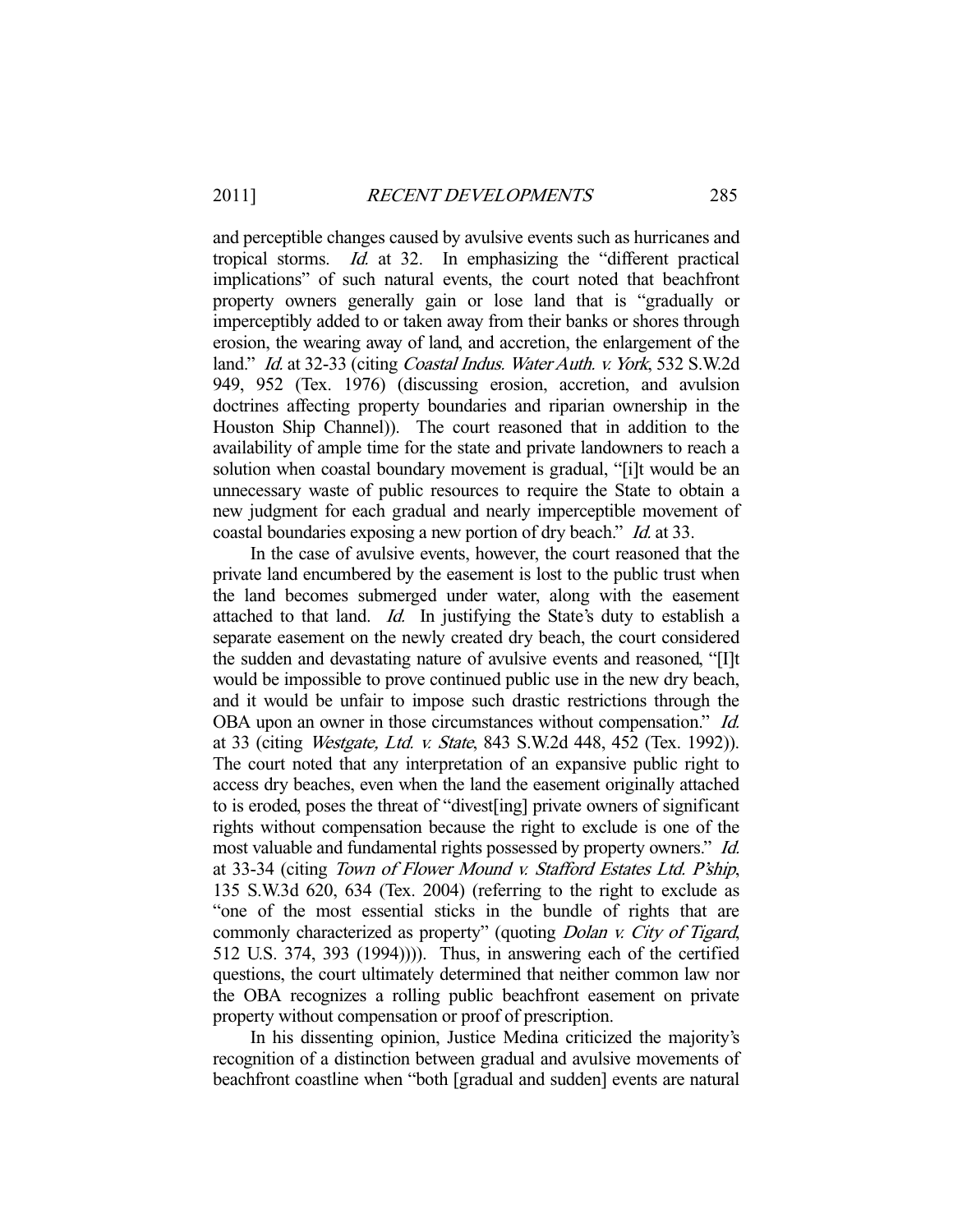risks known to the property owner." *Id.* at 39 (Medina, J., dissenting). The dissent further noted the unreasonable burden on the state and taxpayers in reestablishing an easement on a dry beach area and compensating the private landowner for avulsive events when beachfront property owners are made aware in sales contracts that coastal erosion and storm events may subject an owner to liability when a structure comes to be located on a public beach. *See id.* at 45-47. In addition to articulating the public policy of the state as contemplating the rolling of beachfront easements with the changing coastline in order to protect the public's right of use, the dissent also criticized the majority's failure to recognize a number of decisions by Texas courts that have continually held that "once an easement is established, it expands or contracts ('rolls'), despite the sudden shift of the vegetation line." *Id.* at 44 (citing Brannan v. State, No. 01-08-00179-CV, 2010 WL 375921 (Tex. App. Feb. 4, 2010); Arrington v. Tex. Gen. Land Office, 38 S.W.3d 764, 765 (Tex. App. 2001); Arrington v. Mattox, 767 S.W.2d 957, 958 (Tex. App. 1989); Feinman v. State, 717 S.W.2d 106, 109-10 (Tex. App. 1986); Matcha v. Mattox, 711 S.W.2d 95, 100 (Tex. App. 1986)). The majority opinion addressed these concerns by simply noting that although the OBA and Texas case law profess to encourage free and unrestricted access to the public beaches of Texas, the legislature has sought to avoid Fourth Amendment seizure concerns by qualifying "affirmatively-declared public rights" with the condition precedent that the public have already acquired identical rights under the common law doctrines of prescription and dedication. Id. at 34 (majority opinion) (quoting Richard J. Elliott, Comment, The Texas Open Beaches Act: Public Rights to Beach Access, 28 BAYLOR L.REV. 383, 385-86 (1976)).

 Ultimately, Severance restricts any state action which purports to expand public access to private beaches on Galveston Island without compensation or proof of an easement. In its attempt to balance the need for public access to beaches with the private landowner's right to exclude, the Supreme Court of Texas recognized the sudden and devastating nature of avulsive environmental events and effectively placed the burden on the state to establish the existence of a new easement on private lands when such dramatic changes alter beachfront boundaries. Despite adherence to the fundamental notion of the landowner's right to exclude, the court remained open to the underlying policy, articulated by the OBA, of "free and unrestricted access" by allowing Texas the opportunity to establish the existence of an easement on previously unencumbered